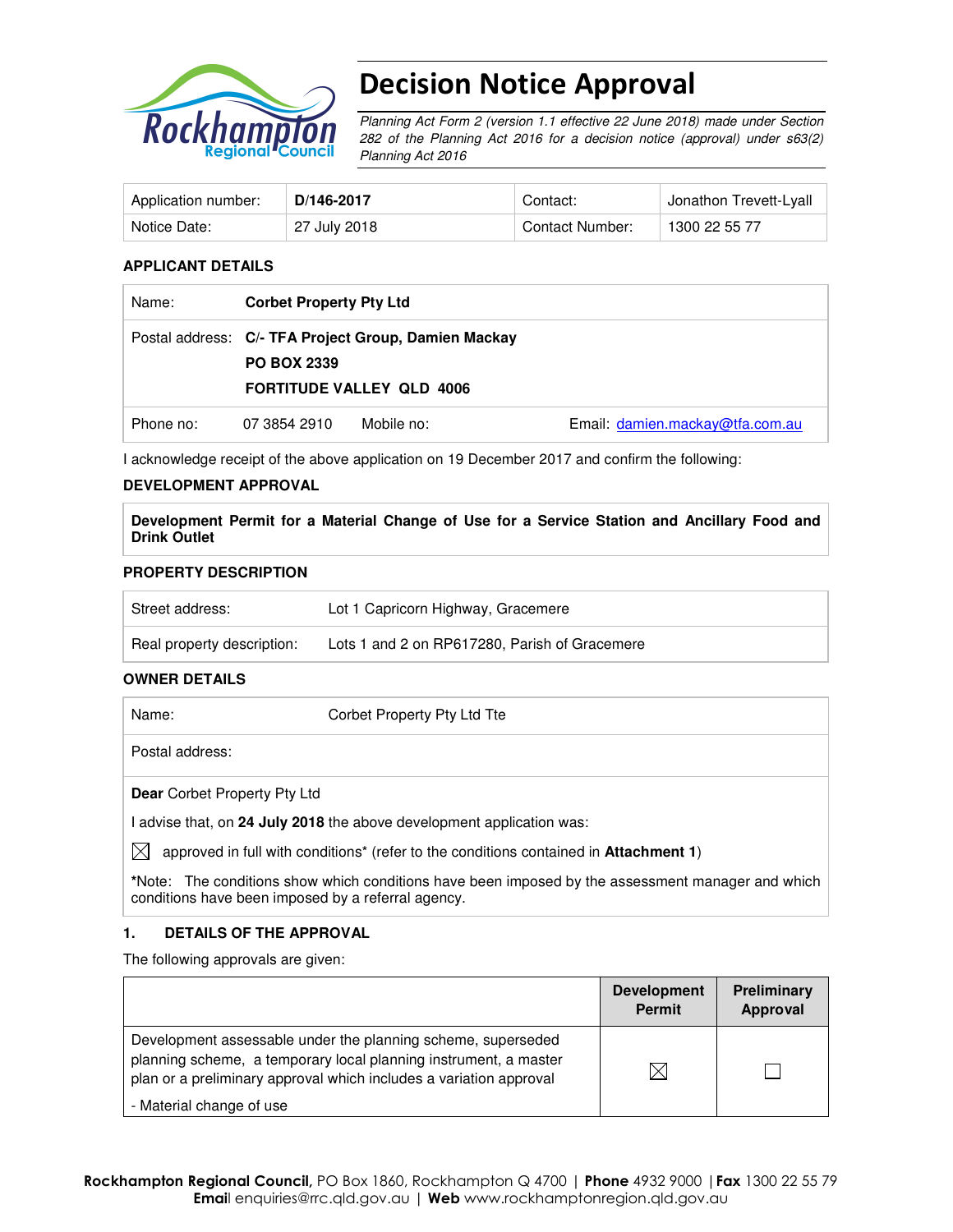## **2. CONDITIONS**

This approval is subject to the conditions in Attachment 1.

#### **3. FURTHER DEVELOPMENT PERMITS REQUIRED**

Please be advised that the following development permits are required to be obtained before the development can be carried out:

| Type of development permit required | Subject of the required development permit |
|-------------------------------------|--------------------------------------------|
| <b>Operational Works</b>            | Road Works                                 |
|                                     | <b>Access and Parking Works</b>            |
|                                     | Sewerage Works                             |
|                                     | <b>Water Works</b>                         |
|                                     | Stormwater Works                           |
|                                     | Roof and Allotment Drainage                |
|                                     | Site Works                                 |
|                                     | <b>Advertising Device</b>                  |
| Plumbing and Drainage Works         |                                            |
| <b>Building Works</b>               |                                            |

## **4. SUBMISSIONS**

Properly made submissions were made in relation to the application.

There were two (2) properly made submissions received from the following submitter(s);

| Name of principal submitter | <b>Residential or business address</b> | <b>Electronic address (if</b><br>provided) |
|-----------------------------|----------------------------------------|--------------------------------------------|
| 1. James Bradshaw           |                                        |                                            |
| 2. Gracemere Industry Inc.  |                                        |                                            |

## **5. REFERRAL AGENCIES**

The following Referral Agencies were activated by this application.

| For an application involving                                                                                                                                                                                           | Name of<br>agency                            | <b>Status</b> | <b>Address</b>                                                       |  |
|------------------------------------------------------------------------------------------------------------------------------------------------------------------------------------------------------------------------|----------------------------------------------|---------------|----------------------------------------------------------------------|--|
| STATE TRANSPORT INFRASTRUCTURE (State transport corridors and future State transport<br>corridors)                                                                                                                     |                                              |               |                                                                      |  |
| Schedule 10, Part 9, Division 4, Subdivision 2, Table 4 – Material change of use of premises near a State<br>transport corridor or that is a future State transport corridor                                           |                                              |               |                                                                      |  |
| Development application for a material<br>change of use, other than an excluded<br>material change of use, that is assessable<br>development under a local categorising<br>instrument, if all or part of the premises- | Department of<br>Transport and<br>Main Roads | Concurrence   | Department of<br>Infrastructure, Local<br>Government and<br>Planning |  |
| (a) are within 25m of a State transport<br>corridor: or                                                                                                                                                                |                                              |               | Online:<br>www.dilgp.gld.gov.au/                                     |  |
| (b) are a future State transport corridor; or                                                                                                                                                                          |                                              |               | MyDAS2                                                               |  |
| (c) are-                                                                                                                                                                                                               |                                              |               |                                                                      |  |
| (i) adjacent to a road that intersects with a<br>State-controlled road; and                                                                                                                                            |                                              |               | Postal:<br><b>PO Box 113</b>                                         |  |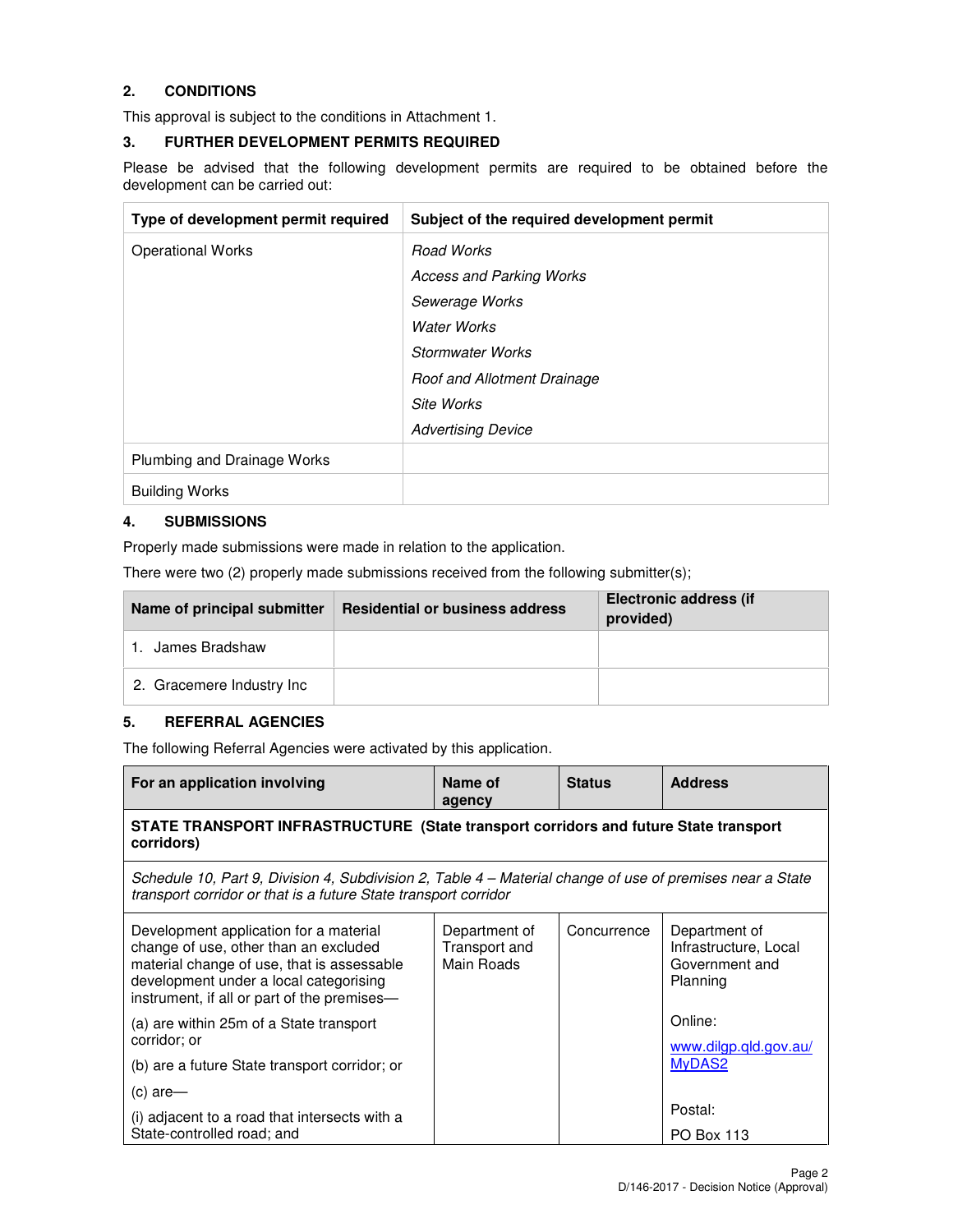| (ii) within 100m of the intersection |  | Rockhampton Qld<br>4700 |
|--------------------------------------|--|-------------------------|
|                                      |  |                         |

## **6. THE APPROVED PLANS**

#### **The approved development must be completed and maintained generally in accordance with the approved drawings and documents:**

| Plan/Document Name                                 | <b>Plan/Document Reference</b> | Dated       |
|----------------------------------------------------|--------------------------------|-------------|
| Contour and Detail Survey of Lot 1 & 2 on RP617280 | R17005-1, Rev A1               | 23 Feb 2017 |
| Proposed Site Plan                                 | 16273 D03, Rev B               | 11 Apr 2018 |
| Proposed Building Floor Plan                       | 16273 D04, Rev A               | 30 Nov 2017 |
| Proposed Building Elevations Sheet 1               | 16273 D05, Rev A               | 30 Nov 2017 |
| Proposed Building Elevations Sheet 2               | 16273 D06, Rev A               | 30 Nov 2017 |
| Proposed Car Canopy Elevations Sheet 1             | 16273 D07, Rev A               | 30 Nov 2017 |
| Proposed Car Canopy Elevations Sheet 2             | 16273 D08, Rev A               | 30 Nov 2017 |
| Proposed Truck Canopy Elevations - Sheet 1         | 16273 D09, Rev A               | 30 Nov 2017 |
| Proposed Truck Canopy Elevations - Sheet 2         | 16273 D10, Rev A               | 30 Nov 2017 |
| Swept Path Analysis - Fuel Delivery Tankers        | 16273 D11, Rev B               | 11 Apr 2018 |
| Swept Path Analysis - Service Vehicle              | 16273 D12, Rev B               | 11 Apr 2018 |
| Swept Path Analysis - Truck Parking                | 16273 D13, Rev B               | 11 Apr 2018 |
| Swept Path Analysis - Queuing Plan                 | 16273 D14, Rev B               | 11 Apr 2018 |
| Conceptual Stormwater Management Plan              | 16273 D17, Rev B               | 11 Apr 2018 |
| Post-Development Flood Storage Plan                | 16273 D18, Rev B               | 16 Apr 2018 |
| Concept Landscape Plan                             | 16273 D20, Rev B               | 11 Apr 2018 |
| Turn Lane Concept - Channelised Right Turn         | B17141-SK-003, Rev A           | 19 Mar 2018 |
| Site Based Stormwater Management Plan              | 16273, Rev D                   | 9 May 2018  |
| Environmental Noise Impact Report                  | 17061 Report rev.1             | 1 Dec 2017  |

#### **7. CURRENCY PERIOD FOR THE APPROVAL (s.85 of the Planning Act)**

The standard currency periods stated in section 85 of Planning Act 2016 apply to each aspect of development in this approval, if not stated in the conditions of approval attached.

## **8. STATEMENT OF REASONS**

| <b>Description of the</b> | The proposed development is for Material Change of Use for a Service |
|---------------------------|----------------------------------------------------------------------|
| development               | Station and Ancillary Food and Drink Outlet                          |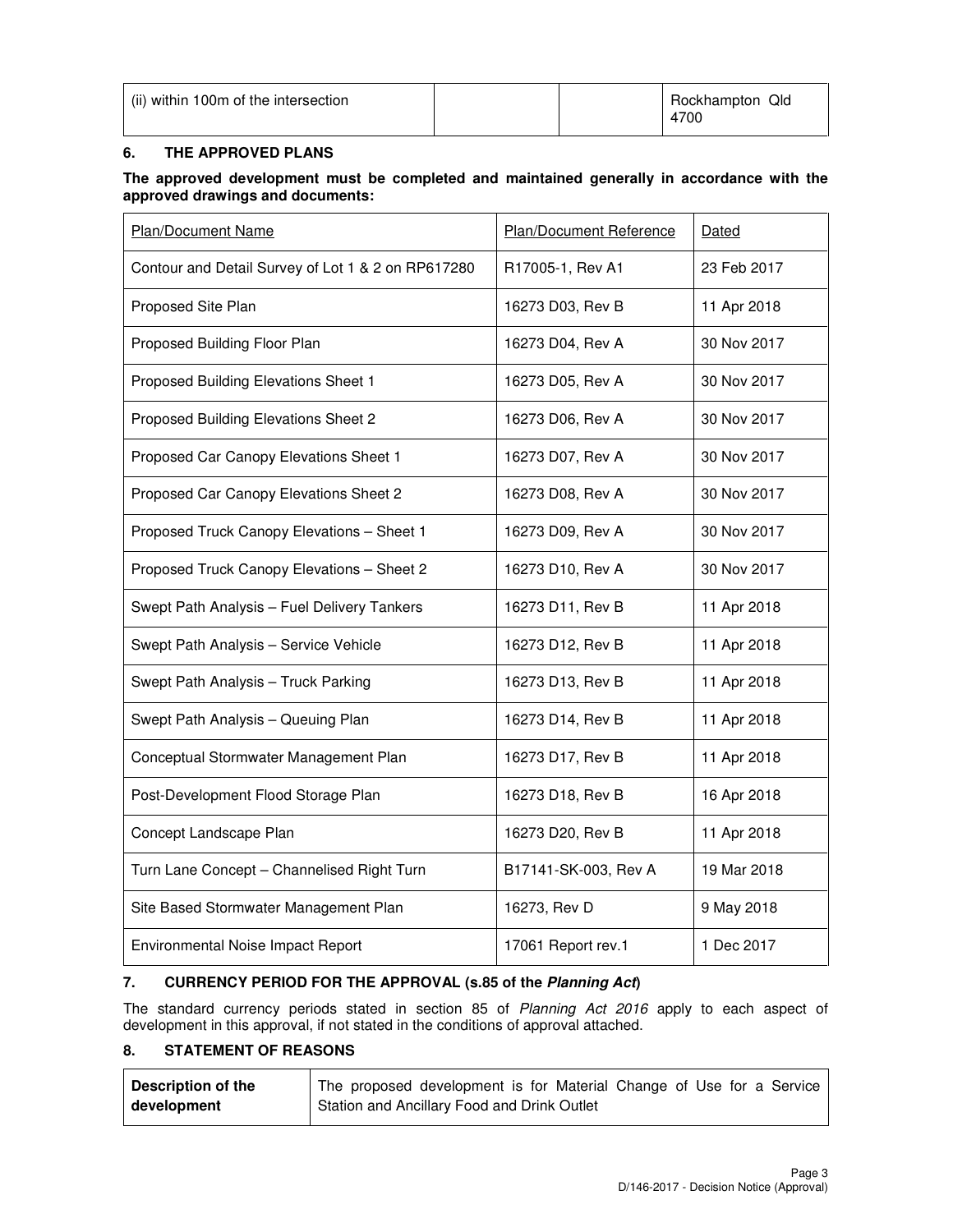| <b>Reasons for Decision</b>          | a)                                                                                                                                                     | businesses;                           | The proposal takes advantage of the site's high exposure and<br>accessibility to the Capricorn Highway servicing the needs of highway<br>travellers, truck drivers, and the surrounding rural and industrial                                                                                                                                              |
|--------------------------------------|--------------------------------------------------------------------------------------------------------------------------------------------------------|---------------------------------------|-----------------------------------------------------------------------------------------------------------------------------------------------------------------------------------------------------------------------------------------------------------------------------------------------------------------------------------------------------------|
|                                      | b)                                                                                                                                                     | properties or the local waterways;    | The required cut and fill within the Flood Hazard Overlay area for the<br>proposed development will not have a negative impact on adjoining                                                                                                                                                                                                               |
|                                      | C)                                                                                                                                                     |                                       | Design, construction and maintenance<br>procedures<br>have<br>been<br>implemented to mitigate potential issues with the underground<br>petroleum storage systems prior to and post a flood level event;                                                                                                                                                   |
|                                      | d)                                                                                                                                                     |                                       | The proposed use does not compromise the strategic framework in the<br>Rockhampton Region Planning Scheme 2015;                                                                                                                                                                                                                                           |
|                                      | e)                                                                                                                                                     |                                       | Assessment of the development against the relevant zone purpose,<br>planning scheme codes and planning scheme policies demonstrates<br>that the proposed development will not cause significant adverse<br>impacts on the surrounding natural environment, built environment and<br>infrastructure, community facilities, or local character and amenity; |
|                                      | f)                                                                                                                                                     | Planning Policy; and                  | The proposed development does not compromise the relevant State                                                                                                                                                                                                                                                                                           |
|                                      | g)                                                                                                                                                     | aspect of the assessment benchmarks.  | On balance, the application should be approved because the<br>circumstances favour Council exercising its discretion to approve the<br>application even though the development does not comply with an                                                                                                                                                    |
| Assessment<br><b>Benchmarks</b>      | The proposed development was assessed against the following assessment<br>benchmarks:                                                                  |                                       |                                                                                                                                                                                                                                                                                                                                                           |
|                                      | ٠                                                                                                                                                      | Rural zone code;                      |                                                                                                                                                                                                                                                                                                                                                           |
|                                      | ٠                                                                                                                                                      | Acid sulfate soils overlay code;      |                                                                                                                                                                                                                                                                                                                                                           |
|                                      |                                                                                                                                                        | Flood hazard overlay code;            |                                                                                                                                                                                                                                                                                                                                                           |
|                                      |                                                                                                                                                        | Access, parking and transport code;   |                                                                                                                                                                                                                                                                                                                                                           |
|                                      |                                                                                                                                                        | Advertising devices code;             |                                                                                                                                                                                                                                                                                                                                                           |
|                                      |                                                                                                                                                        | Filling and excavation code;          |                                                                                                                                                                                                                                                                                                                                                           |
|                                      |                                                                                                                                                        | Landscape code;                       |                                                                                                                                                                                                                                                                                                                                                           |
|                                      |                                                                                                                                                        | Stormwater management code;           |                                                                                                                                                                                                                                                                                                                                                           |
|                                      |                                                                                                                                                        | Waste management code;                |                                                                                                                                                                                                                                                                                                                                                           |
|                                      |                                                                                                                                                        | Water and sewer code; and             |                                                                                                                                                                                                                                                                                                                                                           |
|                                      |                                                                                                                                                        | Works code.                           |                                                                                                                                                                                                                                                                                                                                                           |
| <b>Compliance with</b><br>assessment | The development was assessed against all of the assessment benchmarks<br>listed above and complies with all of these with the exceptions listed below. |                                       |                                                                                                                                                                                                                                                                                                                                                           |
| benchmarks                           |                                                                                                                                                        | <b>Assessment</b><br><b>Benchmark</b> | Reasons for the approval despite non-<br>compliance with benchmark                                                                                                                                                                                                                                                                                        |
|                                      | Flood<br>Code                                                                                                                                          | Hazard<br>Overlay                     | There will be some structures developed within<br>the Flood Hazard Overlay Area; however the<br>design, construction and maintenance of these<br>structures have been conditioned to be resilient to<br>a flood level event.                                                                                                                              |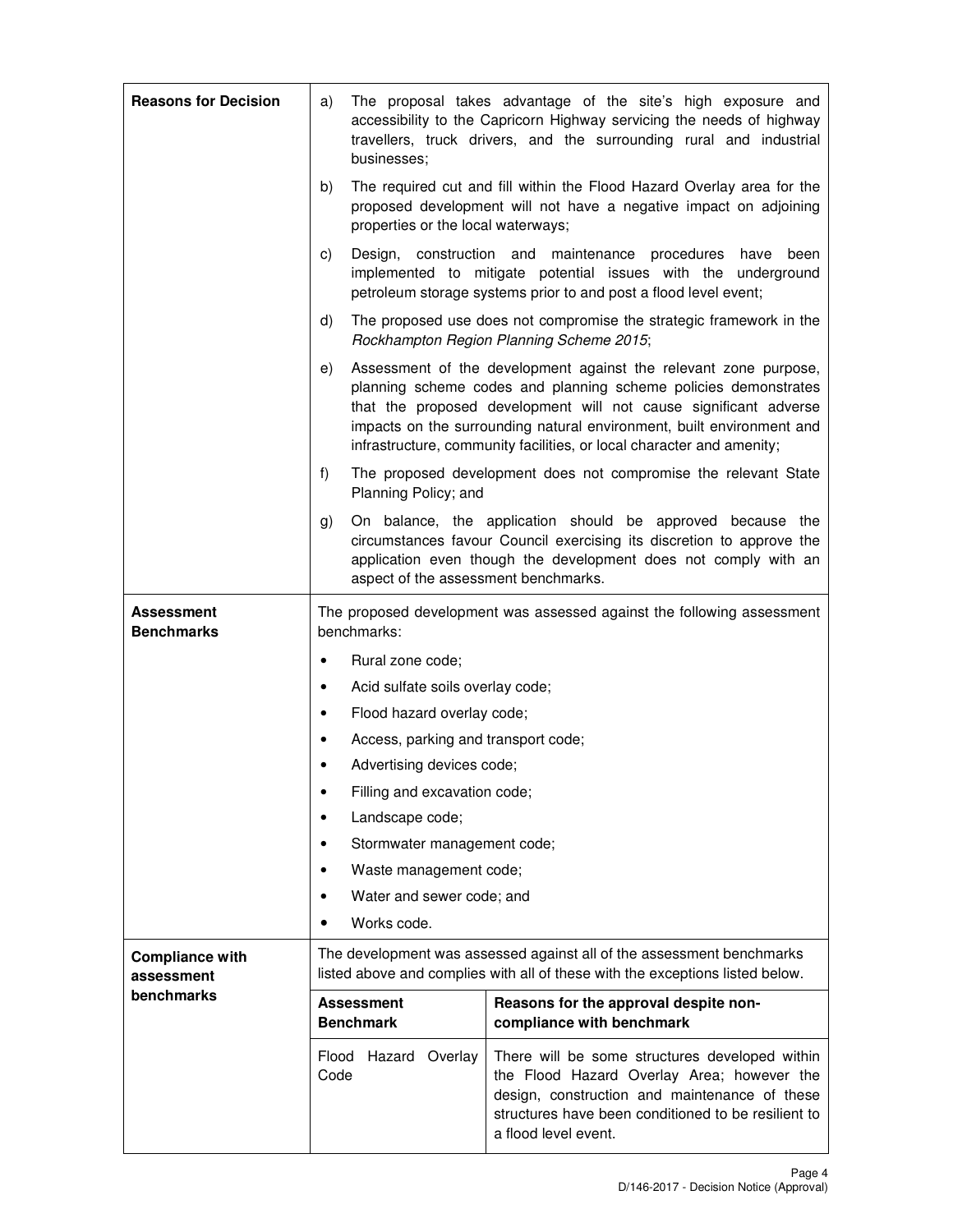|                                         | Parking<br>Access,<br>and<br><b>Transport Code</b>                                                                                                     | Wy Wurry Road will be upgraded to a minimum<br>standard to accommodate the movement of B-<br>triple vehicles. The intersection at Malchi Nine<br>Mile Road and Wy Wurry Road will be upgraded<br>to accommodate safe turning movements in all<br>directions for multiple B-Triple vehicles at the<br>same time.                                                                                                                                                               |
|-----------------------------------------|--------------------------------------------------------------------------------------------------------------------------------------------------------|-------------------------------------------------------------------------------------------------------------------------------------------------------------------------------------------------------------------------------------------------------------------------------------------------------------------------------------------------------------------------------------------------------------------------------------------------------------------------------|
| <b>Matters raised in</b><br>submissions | <b>Issue</b>                                                                                                                                           | How matter was dealt with                                                                                                                                                                                                                                                                                                                                                                                                                                                     |
|                                         | The impact of cut and fill<br>on the surrounding area.                                                                                                 | The flood storage capacity of the development<br>site has increased by approximately 300 cubic<br>metres which will not have an impact on the<br>surrounding area.                                                                                                                                                                                                                                                                                                            |
|                                         | Safety of the existing<br>and future traffic with the<br>turning movements of B-<br>triple vehicles.                                                   | An Operational Works (road works) application<br>will be required which will have detailed plans for<br>the extension to the channelised right and<br>intersection works for the auxiliary left. This will<br>ensure that entry and exit into Wy Wurry Road will<br>not negatively impact on the safety of existing and<br>future traffic.                                                                                                                                    |
|                                         | Potential<br>dust<br>issues<br>leaching<br>and<br>οf<br>contaminants into the<br>underground<br>water<br>supply<br>in<br>the<br>truck<br>parking area. | The contaminants within the development site will<br>be treated via best practice device methods and<br>will meet the water quality design objectives as<br>Planning<br>the<br>State<br>Policy.<br>Regular<br>per<br>maintenance of the compacted gravel parking<br>area has been conditioned. A standard condition<br>regarding impacts on the amenity of adjoining<br>premises in relation to the emission of light, noise,<br>odour or dust is included in the conditions. |
|                                         | The potential impacts of<br>noise<br>from<br>the<br>the<br>development<br>on<br>adjoining property.                                                    | The<br>recommendations<br>from<br>the<br>approved<br>"Environmental Noise Impact Report", including a<br>four (4) metre high acoustic barrier between the<br>development site and the adjoining residential<br>property, have been conditioned.<br>A standard<br>condition regarding impacts on the amenity of<br>adjoining premises in relation to the emission of<br>light, noise, odour or dust is included in the<br>conditions.                                          |
|                                         | Hall Road should not be<br>contemplated at all for<br>access to the site.                                                                              | There will be no access to or from Hall Road at all<br>times.                                                                                                                                                                                                                                                                                                                                                                                                                 |
|                                         | The site is in a rural<br>area namely precinct K<br>which<br>was<br>never<br>allowed to be changed<br>Industrial<br>to<br>or<br>commercial use.        | The previous scheme has been superseded by<br>the Rockhampton Region Planning Scheme 2015<br>is<br>being<br>assessed<br>under<br>different<br>and<br>requirements.                                                                                                                                                                                                                                                                                                            |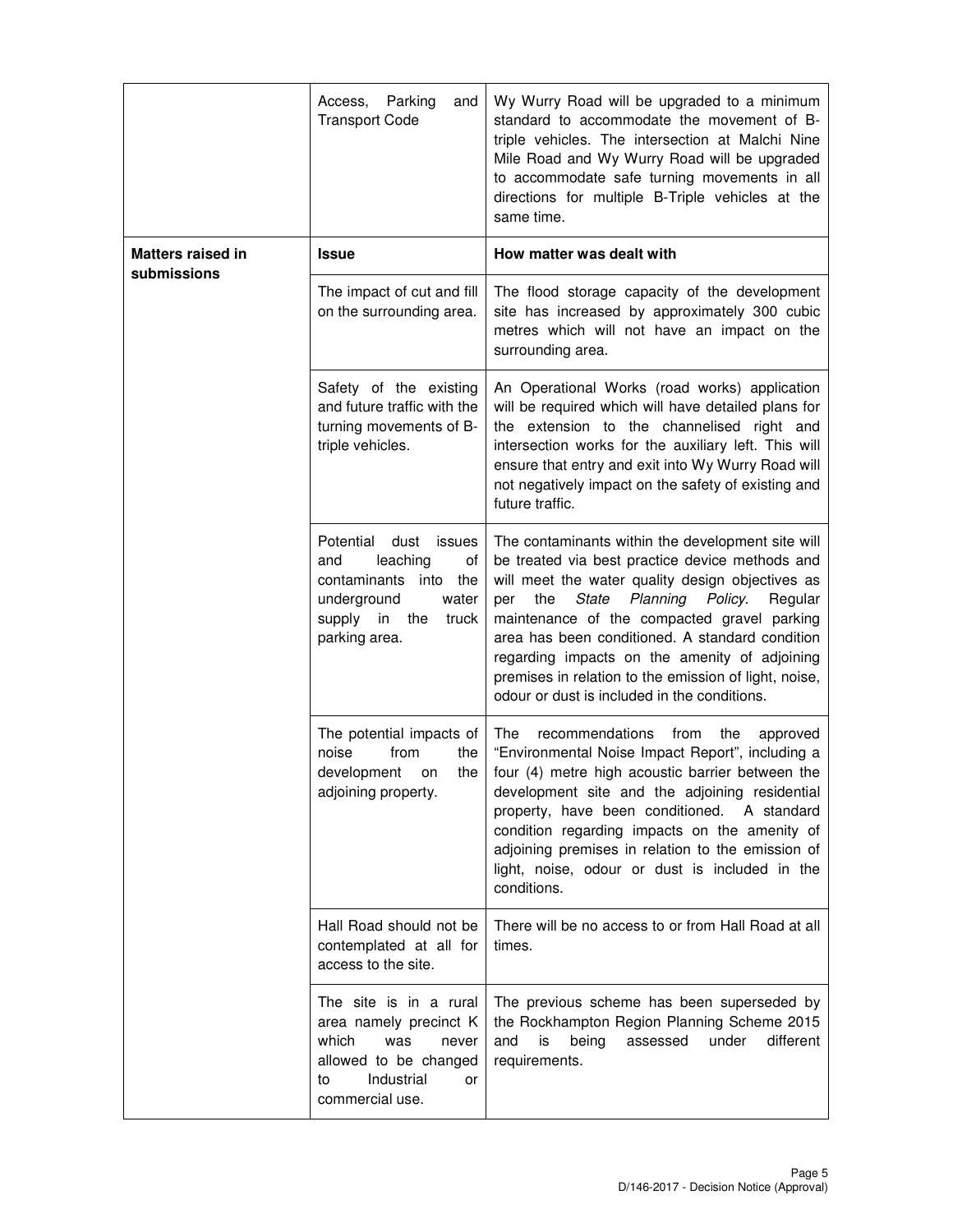|                                            | A large portion of money<br>has been invested into<br>the<br>Gracemere<br>Industrial Area on the<br>southern side of the<br>Capricorn Highway. The<br>Industrial<br>Gracemere<br>Area would be a more<br>appropriate site for the<br>development<br>of<br>a<br>Service Station. | Due to the constraints on the<br>proposed<br>development site, the types of development that<br>can occur are limited. The proposed site is ideally<br>located to service the needs of highway travellers<br>and truck drivers, The location of the proposed<br>Service Station near the Gracemere Industrial<br>Area will foster the economic development<br>potential of the nearby industrial sites. |
|--------------------------------------------|---------------------------------------------------------------------------------------------------------------------------------------------------------------------------------------------------------------------------------------------------------------------------------|---------------------------------------------------------------------------------------------------------------------------------------------------------------------------------------------------------------------------------------------------------------------------------------------------------------------------------------------------------------------------------------------------------|
| <b>Matters prescribed by</b><br>regulation | The State Planning Policy – Part E;<br>٠<br>The Central Queensland Regional Plan;<br>The Rockhampton Region Planning Scheme 2015.<br>The common material, being the material submitted with the application.                                                                    |                                                                                                                                                                                                                                                                                                                                                                                                         |

#### **9. APPEAL RIGHTS**

The rights of an applicant to appeal to a tribunal or the Planning and Environment Court against a decision about a development application are set out in chapter 6, part 1 of the Planning Act 2016. There may also be a right to make an application for a declaration by a tribunal (see chapter 6, part 2 of the Planning Act 2016).

#### Appeal by an applicant

An applicant for a development application may appeal to the Planning and Environment Court against the following:

- the refusal of all or part of the development application
- a provision of the development approval
- the decision to give a preliminary approval when a development permit was applied for
- a deemed refusal of the development application.

An applicant may also have a right to appeal to the Development tribunal. For more information, see schedule 1 of the Planning Act 2016.

#### Appeal by an eligible submitter

An eligible submitter for a development application may appeal to the Planning and Environment Court against the decision to approve the application, to the extent the decision relates to:

- any part of the development application that required impact assessment
- a variation request.

The timeframes for starting an appeal in the Planning and Environment Court are set out in section 229 of the Planning Act 2016.

**Attachment 2** is an extract from the Planning Act 2016 that sets out the applicant's appeal rights and the appeal rights of a submitter.

#### **10. WHEN THE DEVELOPMENT APPROVAL TAKES EFFECT**

This development approval takes effect:

From the time the decision notice is given  $-$  if there is no submitter and the applicant does not appeal the decision to the court.

Or

When the submitter's appeal period ends  $-$  if there is a submitter and the applicant does not appeal the decision to the court.

Or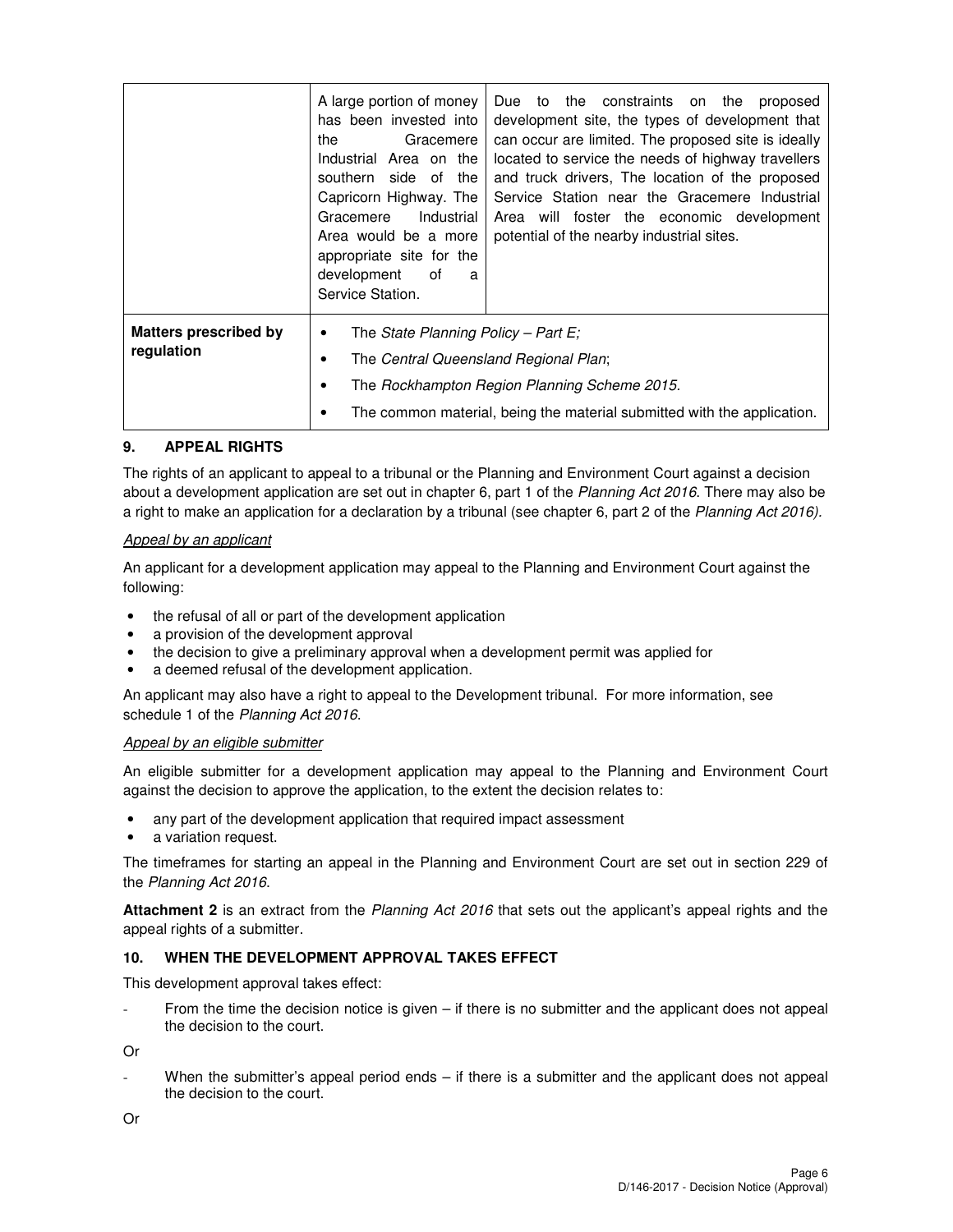- Subject to the decision of the court, when the appeal is finally decided – if an appeal is made to the court.

#### **11. ASSESSMENT MANAGER**

| Name: | Tarnya Fitzgibbon<br><b>COORDINATOR</b><br><b>DEVELOPMENT ASSESSMENT</b> | Signature: |  | Date: 27 July 2018 |
|-------|--------------------------------------------------------------------------|------------|--|--------------------|
|-------|--------------------------------------------------------------------------|------------|--|--------------------|

C/C Department of State Development, Manufacturing, Infrastructure and Planning - RockhamptonSARA@dsdmip.qld.gov.au

#### **Attachment 1 – Conditions of the approval**

**Part 1 – Conditions imposed by the assessment manager** [Note: where a condition is imposed about infrastructure under Chapter 4 of the Planning Act 2016, the relevant provision of the Act under which this condition was imposed must be specified.]

#### **Part 2 – Conditions required by the referral agency response**

#### **Attachment 2—Extract on appeal rights**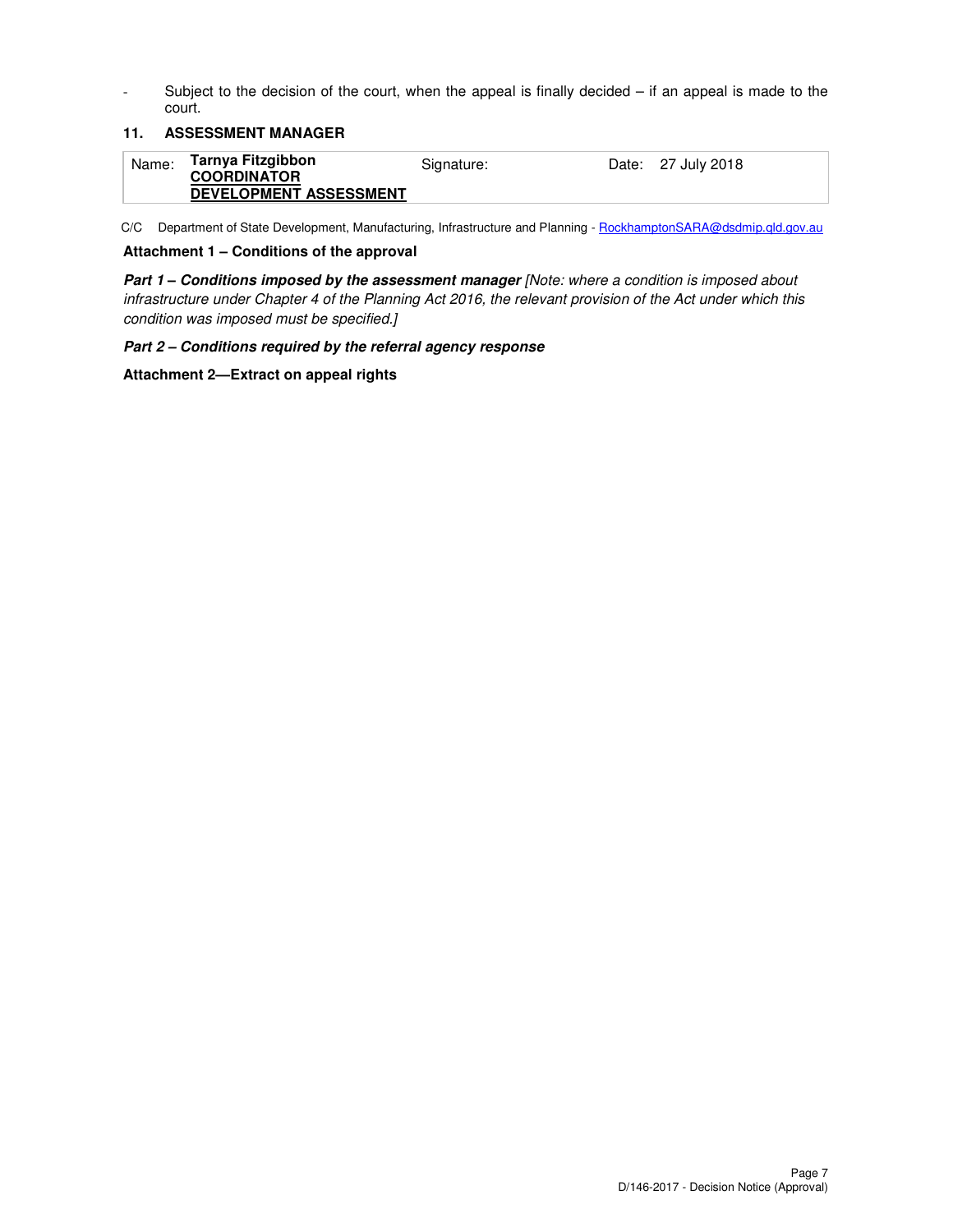

## **Attachment 1 – Part 1 Rockhampton Regional Council Conditions**

Planning Act 2016

## ADMINISTRATION

- 1.1 The Developer and his employee, agent, contractor or invitee is responsible for ensuring compliance with the conditions of this development approval.
- 1.2 Where these Conditions refer to "Council" in relation to requiring Council to approve or to be satisfied as to any matter, or conferring on the Council a function, power or discretion, that role may be fulfilled in whole or in part by a delegate appointed for that purpose by the Council.
- 1.3 All conditions, works, or requirements of this development approval must be undertaken, completed, and be accompanied by a Compliance Certificate for any operational works required by this development approval:
	- 1.3.1 to Council's satisfaction;
	- 1.3.2 at no cost to Council; and
	- 1.3.3 prior to the commencement of the use,

unless otherwise stated.

- 1.4 Infrastructure requirements of this development approval must be contributed to the relevant authorities, where applicable, at no cost to Council, prior to the commencement of the use, unless otherwise stated.
- 1.5 The following further Development Permits must be obtained prior to the commencement of any works associated with their purposes:
	- 1.5.1 Operational Works:
		- (i) Road Works;
		- (ii) Access and Parking Works;
		- (iii) Sewerage Works;
		- (iv) Water Works;
		- (v) Stormwater Works;
		- (vi) Roof and Allotment Drainage;
		- (vii) Site Works; and
		- (viii) Advertising device.
	- 1.5.2 Plumbing and Drainage Works; and
	- 1.5.3 Building Works.
- 1.6 All Development Permits for Operational Works and Plumbing and Drainage Works must be obtained prior to the issue of a Development Permit for Building Works.
- 1.7 All works must be designed, constructed and maintained in accordance with the relevant Council policies, guidelines and standards, unless otherwise stated.
- 1.8 All engineering drawings/specifications, design and construction works must be in accordance with the requirements of the relevant Australian Standards and must be approved, supervised and certified by a Registered Professional Engineer of Queensland.
- 1.9 Lot 1 on RP617280 and Lot 2 on RP617280 must be amalgamated and registered as one lot prior to the commencement of the use.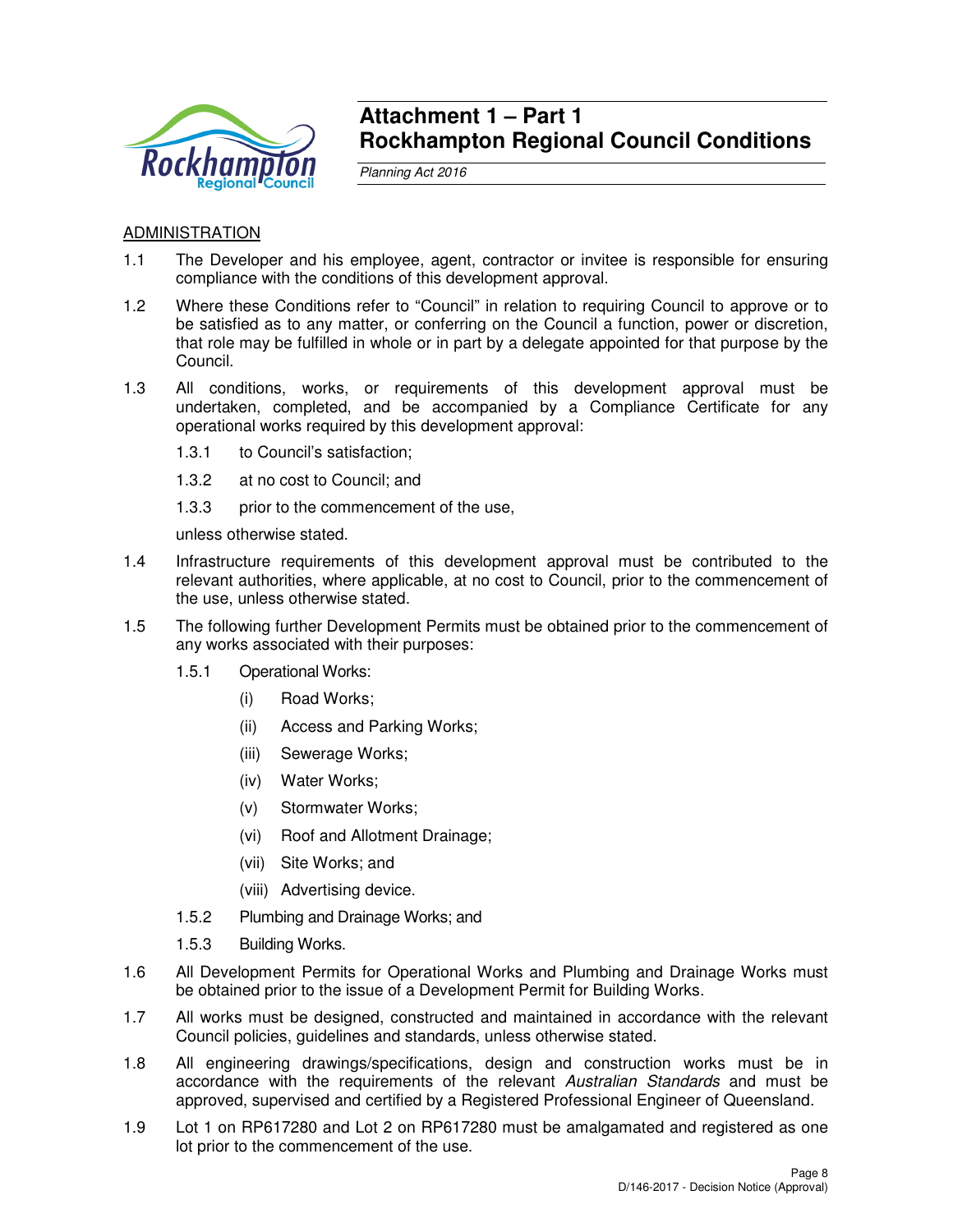## 2.0 APPROVED PLANS AND DOCUMENTS

2.1 The approved development must be completed and maintained generally in accordance with the approved plans and documents, except where amended by any condition of this development approval:

| <b>Plan/Document Name</b>                             | Plan/Document<br>Reference | Dated       |
|-------------------------------------------------------|----------------------------|-------------|
| Contour and Detail Survey of Lot 1 & 2 on<br>RP617280 | R17005-1, Rev A1           | 23 Feb 2017 |
| Proposed Site Plan                                    | 16273 D03, Rev B           | 11 Apr 2018 |
| Proposed Building Floor Plan                          | 16273 D04, Rev A           | 30 Nov 2017 |
| Proposed Building Elevations Sheet 1                  | 16273 D05, Rev A           | 30 Nov 2017 |
| Proposed Building Elevations Sheet 2                  | 16273 D06, Rev A           | 30 Nov 2017 |
| Proposed Car Canopy Elevations Sheet 1                | 16273 D07, Rev A           | 30 Nov 2017 |
| Proposed Car Canopy Elevations Sheet 2                | 16273 D08, Rev A           | 30 Nov 2017 |
| Proposed Truck Canopy Elevations - Sheet 1            | 16273 D09, Rev A           | 30 Nov 2017 |
| Proposed Truck Canopy Elevations - Sheet 2            | 16273 D10, Rev A           | 30 Nov 2017 |
| Swept Path Analysis - Fuel Delivery Tankers           | 16273 D11, Rev B           | 11 Apr 2018 |
| Swept Path Analysis - Service Vehicle                 | 16273 D12, Rev B           | 11 Apr 2018 |
| Swept Path Analysis - Truck Parking                   | 16273 D13, Rev B           | 11 Apr 2018 |
| Swept Path Analysis - Queuing Plan                    | 16273 D14, Rev B           | 11 Apr 2018 |
| Conceptual Stormwater Management Plan                 | 16273 D17, Rev B           | 11 Apr 2018 |
| Post-Development Flood Storage Plan                   | 16273 D18, Rev B           | 16 Apr 2018 |
| Concept Landscape Plan                                | 16273 D20, Rev B           | 11 Apr 2018 |
| Turn Lane Concept - Channelised Right Turn            | B17141-SK-003, Rev A       | 19 Mar 2018 |
| Site Based Stormwater Management Plan                 | 16273, Rev D               | 9 May 2018  |
| <b>Environmental Noise Impact Report</b>              | 17061 Report rev.1         | 1 Dec 2017  |

- 2.2 Where there is any conflict between the conditions of this development approval and the details shown on the approved plans and documents, the conditions of this development approval must prevail.
- 2.3 Where conditions require the above plans or documents to be amended, the revised document(s) must be submitted for approval by Council prior to the submission of an application for a Development Permit for Operational Works.
- 3.0 ROAD WORKS
- 3.1 A Development Permit for Operational Works (road works) must be obtained prior to the commencement of any road works required by this development approval.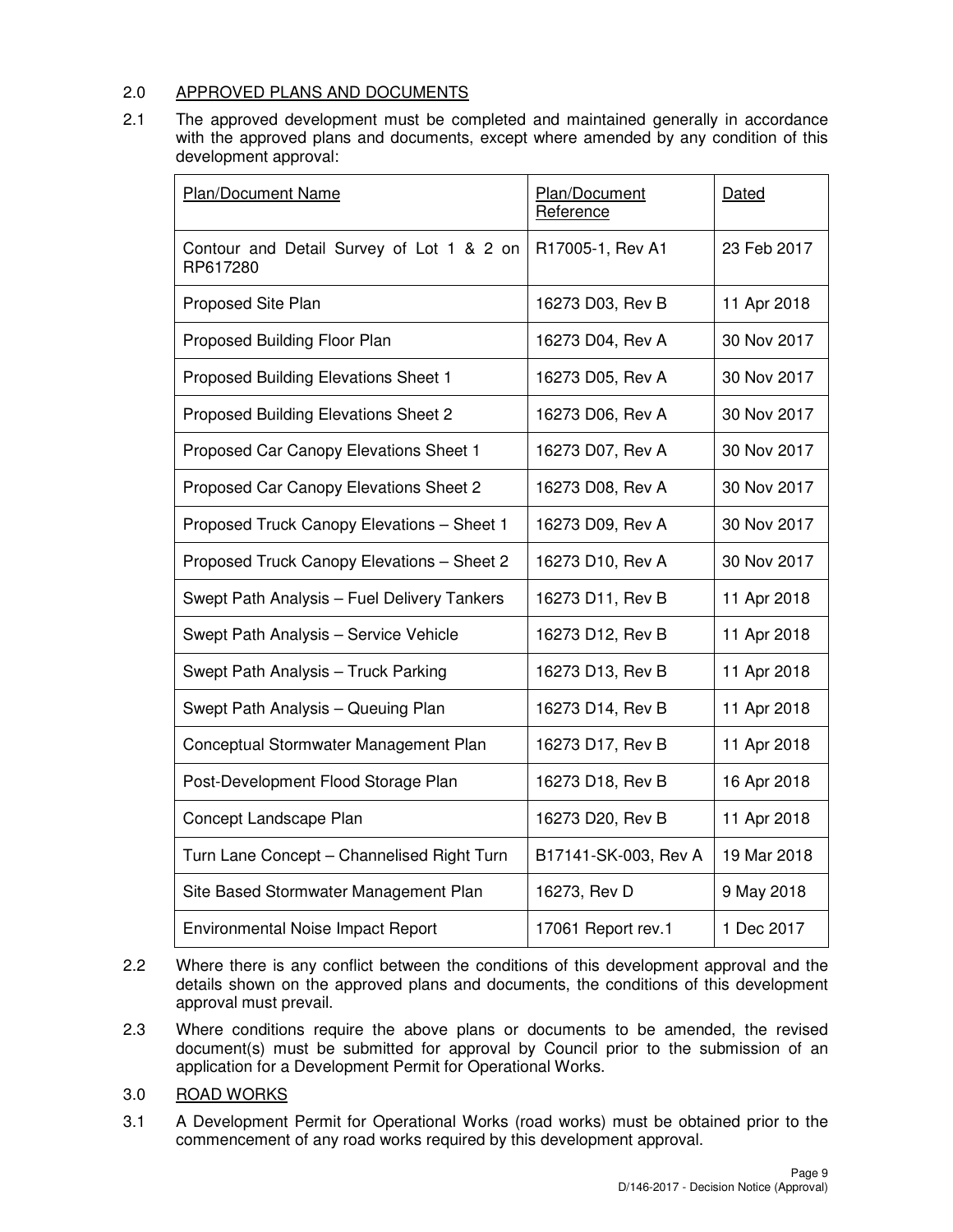- 3.2 All road works must be designed and constructed in accordance with the approved plans (refer to condition 2.1), Capricorn Municipal Development Guidelines, and relevant Australian Standards and Austroads Guidelines and the provisions of a Development Permit for Operational Works (road works).
- 3.3 Wy Wurry Road must be upgraded to rural minor collector standard level with a minimum seal width of 6.5 metres to accommodate B-Triple vehicles for the full frontage of the development site.

Note: the existing crown elevation of the Wy Wurry Road must be maintained for the full frontage of the development site, no filling is permitted. Hydraulic capacity of the existing box culvert at Wy Wurry Road must be maintained.

- 3.4 The existing Malchi Nine Mile Road/Wy Wurry Road intersection must be upgraded to accommodate safe turning movements in all directions for multiple B-Triple vehicles at the same time.
- 3.5 The existing channelised right (CHR) from Malchi Nine Mile Road into Wy Wurry Road must be upgraded to accommodate B-Triple vehicles in accordance with the approved plans (refer to condition 2.1).
- 3.6 Traffic signs and pavement markings must be provided in accordance with the Manual of Uniform Traffic Control Devices – Queensland. Where necessary, existing traffic signs and pavement markings must be modified in accordance with the Manual of Uniform Traffic Control Devices – Queensland.
- 3.7 Any proposed retaining structure/retaining wall (irrespective of height) within a road reserve must be separately and specifically certified by a Registered Professional Engineer of Queensland and must be approved as part of a Development Permit for Operational Works (road works).

## 4.0 ACCESS AND PARKING WORKS

- 4.1 A Development Permit for Operational Works (access and parking works) must be obtained prior to the commencement of any access and parking works on the development site.
- 4.2 All access and parking works must be designed and constructed in accordance with the approved plans (refer to condition 2.1), Capricorn Municipal Development Guidelines, Australian Standard AS2890 "Parking facilities" and the provisions of a Development Permit for Operational Works (access and parking works).
- 4.3 All car parking and access areas must be paved or sealed to Council's satisfaction. Design and construction must be in accordance with the provisions of a Development Permit for Operational Works (access and parking works).
- 4.4 A new two-way access cross-over to the development must be provided at Wy Wurry Road in accordance with the approved plans (refer to condition 2.1) to comply with the requirements of the Capricorn Municipal Development Guidelines.
- 4.5 An 'Exit only' cross-over to the development must be provided at Wy Wurry Road in accordance with the approved plans (refer to condition 2.1) to comply with the requirements of the Capricorn Municipal Development Guidelines.
- 4.6 Articulated Vehicles or higher must only egress from the development site via the 'Exit Only' crossover to Wy Wurry Road (refer to condition 2.1).
- 4.7 Direct vehicle access to the development from Malchi Nine Mile Road is prohibited.
- 4.8 All vehicles must ingress and egress the development in a forward gear.
- 4.9 Adequate sight distances must be provided for all ingress and egress movements at the access driveways in accordance with Australian Standard AS2890.2 "Parking facilities - Off street commercial vehicle facilities".
- 4.10 A minimum of sixteen (16) parking spaces must be provided on-site for passenger cars in accordance with the approved plans (refer to condition 2.1). This includes a minimum of one (1) universal access parking space.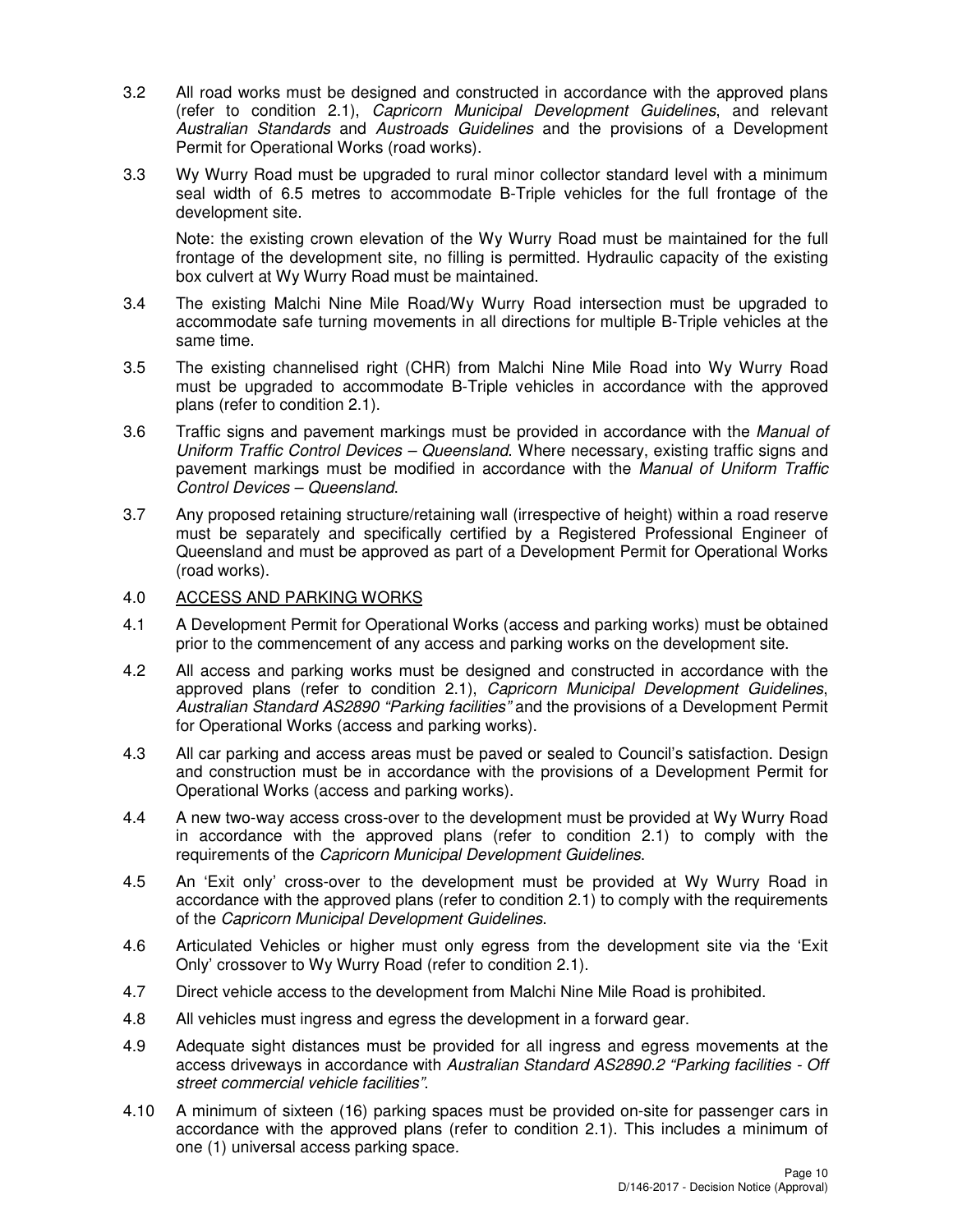- 4.11 A minimum of fourteen (14) truck parking spaces must be provided on-site in accordance with the approved plans (refer to condition 2.1).
- 4.12 Universal access parking spaces must be provided on-site in accordance with Australian Standard AS2890.6 "Parking facilities - Off-street parking for people with disabilities".
- 4.13 Parking spaces must be line-marked in accordance with the approved Site Plan (refer to condition 2.1) and in accordance with the Australian Standard AS2890 "Parking facilities" and the provisions of a Development Permit for Operational Works (access and parking works).
- 4.14 Any application for a Development Permit for Operational Works (access and parking works) must be accompanied by detailed and scaled plans, which demonstrate the turning movements/swept paths of the largest vehicle to access the development site including refuse collection vehicles.
- 4.15 All vehicle operations associated with the development must be directed by suitable directional, informative, regulatory or warning signs in accordance with Australian Standard AS1742.1 "Manual of uniform traffic control devices" and Australian Standard AS2890.1 "Parking facilities – Off-street car parking".
- 4.16 Road signage and pavement markings must be installed in accordance with Australian Standard AS1742.1 "Manual of uniform traffic control devices".
- 4.17 All vehicle operation areas must be illuminated in accordance with the requirements of Australian Standard AS1158 "Lighting for roads and public spaces".
- 4.18 All internal pedestrian pathways must be designed and constructed in accordance with Australian Standard AS1428 "Design for access and mobility".

## 5.0 SEWERAGE WORKS

- 5.1 A Development Permit for Operational Works (sewerage works) must be obtained prior to the commencement of any sewerage works on the development site.
- 5.2 All sewerage works must be designed and constructed in accordance with the approved plans (refer to condition 2.1),Capricorn Municipal Development Guidelines, Water Supply (Safety and Reliability) Act 2008, Plumbing and Drainage Act 2002 and the provisions of a Development Permit for Operational Works (sewerage works).
- 5.3 The development must be connected to Council's reticulated sewerage network via a 'Special Sewerage Arrangement'.
- 5.4 All sewerage infrastructure associated with the 'special sewerage arrangement' must be privately owned and maintained.
- 5.5 A 'Trade Waste Permit' must be obtained for the discharge of any non-domestic waste into Council's reticulated sewerage network. Arrestor traps must be provided where commercial or non-domestic waste is proposed to be discharged into the sewer system.

## 6.0 WATER WORKS

- 6.1 A Development Permit for Operational Works (water works) must be obtained prior to the commencement of any water works required by this development approval.
- 6.2 All water works must be designed and constructed in accordance with the approved plans (refer to condition 2.1), Capricorn Municipal Development Guidelines, Water Supply (Safety and Reliability) Act 2008, and Plumbing and Drainage Act 2002 and the provisions of a Development Permit for Operational Works (water works).
- 6.3 The development must be connected to Council's reticulated water network via a 'Special Water Supply Arrangement'.
- 6.4 All water supply infrastructure associated with 'special water supply arrangement' must be privately owned and maintained.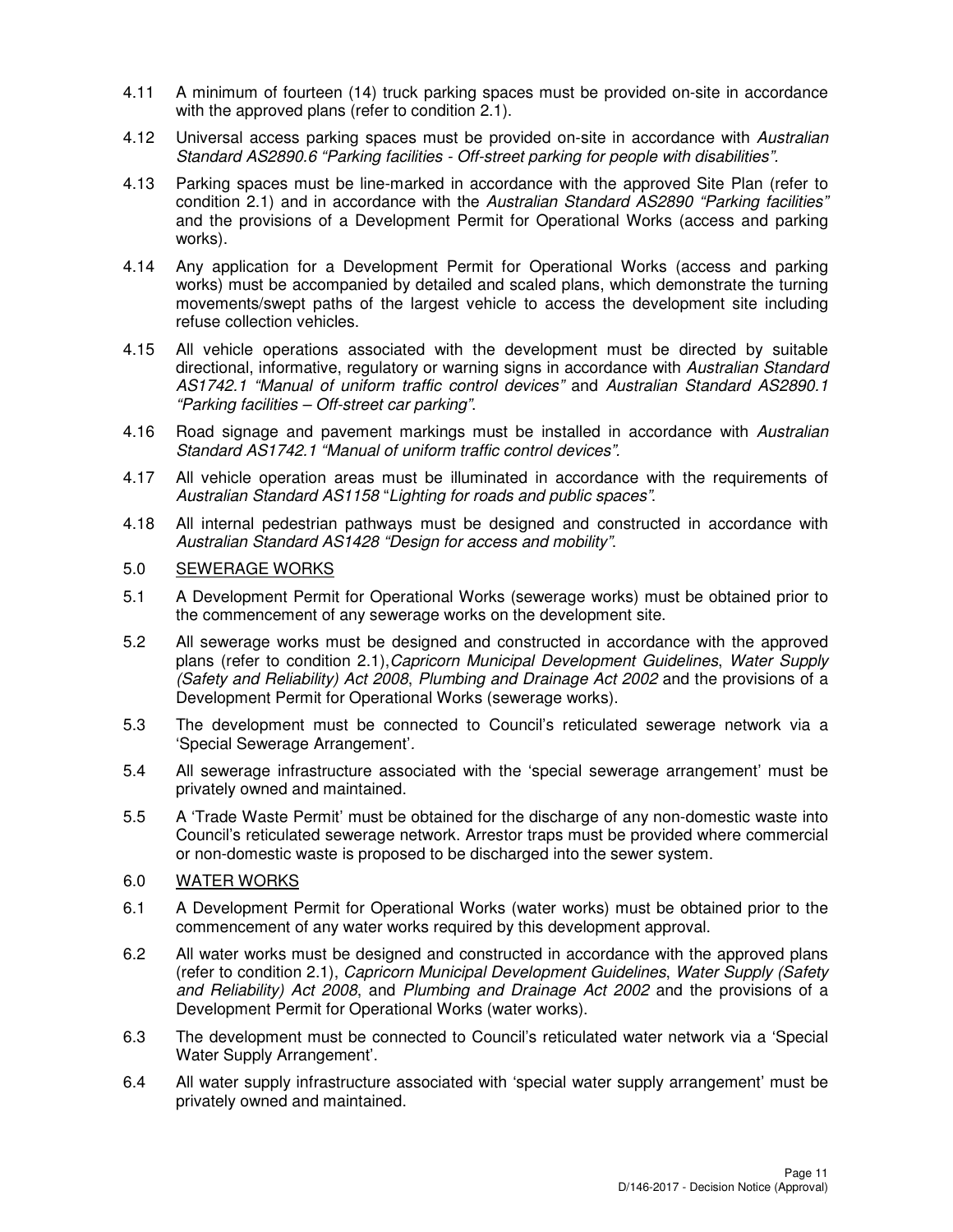6.5 Adequate firefighting protection must be provided to the development, and must be certified by a hydraulic engineer or other suitably qualified person in accordance with the Capricorn Municipal Development Guidelines and Water Supply (Safety and Reliability) Act 2008.

Note: This may include the provision of water storage tanks and connection to the reticulated water supply network.

## 7.0 PLUMBING AND DRAINAGE WORKS

- 7.1 A Development Permit for Plumbing and Drainage Works must be obtained for the development prior to commencement of any plumbing and drainage works within the development site.
- 7.2 All internal plumbing and drainage works must be designed and constructed in accordance with the Capricorn Municipal Development Guidelines, Water Supply (Safety and Reliability) Act 2008, Plumbing and Drainage Act 2002, and Council's Plumbing and Drainage Policies and the provisions of a Development Permit for Plumbing and Drainage Works.

## 8.0 STORMWATER WORKS

- 8.1 A Development Permit for Operational Works (stormwater works) must be obtained prior to the commencement of any stormwater works required by this development approval.
- 8.2 All stormwater drainage works must be designed and constructed in accordance with the approved plans (refer to condition 2.1), Queensland Urban Drainage Manual, Capricorn Municipal Development Guidelines, and sound engineering practice and the provisions of a Development Permit for Operational Works (stormwater works).
- 8.3 All stormwater must drain to a demonstrated lawful point of discharge and must not adversely affect surrounding land or infrastructure in comparison to the pre-development conditions, including but not limited to blocking, altering or diverting existing stormwater runoff patterns or having the potential to cause damage to other infrastructure.
- 8.4 The development must not increase peak stormwater runoff for a selected range of storm events up to and including a one per cent (1%) Annual exceedance probability storm event, for the post-development conditions.
- 8.5 The installation of gross pollutant traps and filters must be in accordance with the relevant Australian Standards and all maintenance of the proposed gross pollutant traps and filters must be the responsibility of the property owner or operator.
- 8.6 Any application for a Development Permit for Operational Works (stormwater works) must be accompanied by engineering plans with details of any new drainage systems including retention systems, inlet and outlet structures, or the amendment and upgrading of existing drainage systems to implement the proposed drainage strategy.
- 8.7 The detention basin/bio basin as identified on the approved plans (refer to condition 2.1) must be landscaped in accordance with Council's requirements. Any application for a Development Permit for Operational Works (stormwater works) must be accompanied by detailed plans and specifications for the detention basin/proposed within the development site, and the design must:
	- 8.7.1 be suitable to the climate and incorporate predominately native species;
	- 8.7.2 maximise areas suitable for on-site infiltration of stormwater;
	- 8.7.3 incorporate shade trees;
	- 8.7.4 demonstrate that all areas apart from garden beds are fully turfed or hydromulched;
	- 8.7.5 include a maintenance plan for the proposed detention basin system; and
	- 8.7.6 ensure the safety of the public and/or tenants and where applicable include all required safety measures and facilities (for example, child proof fences).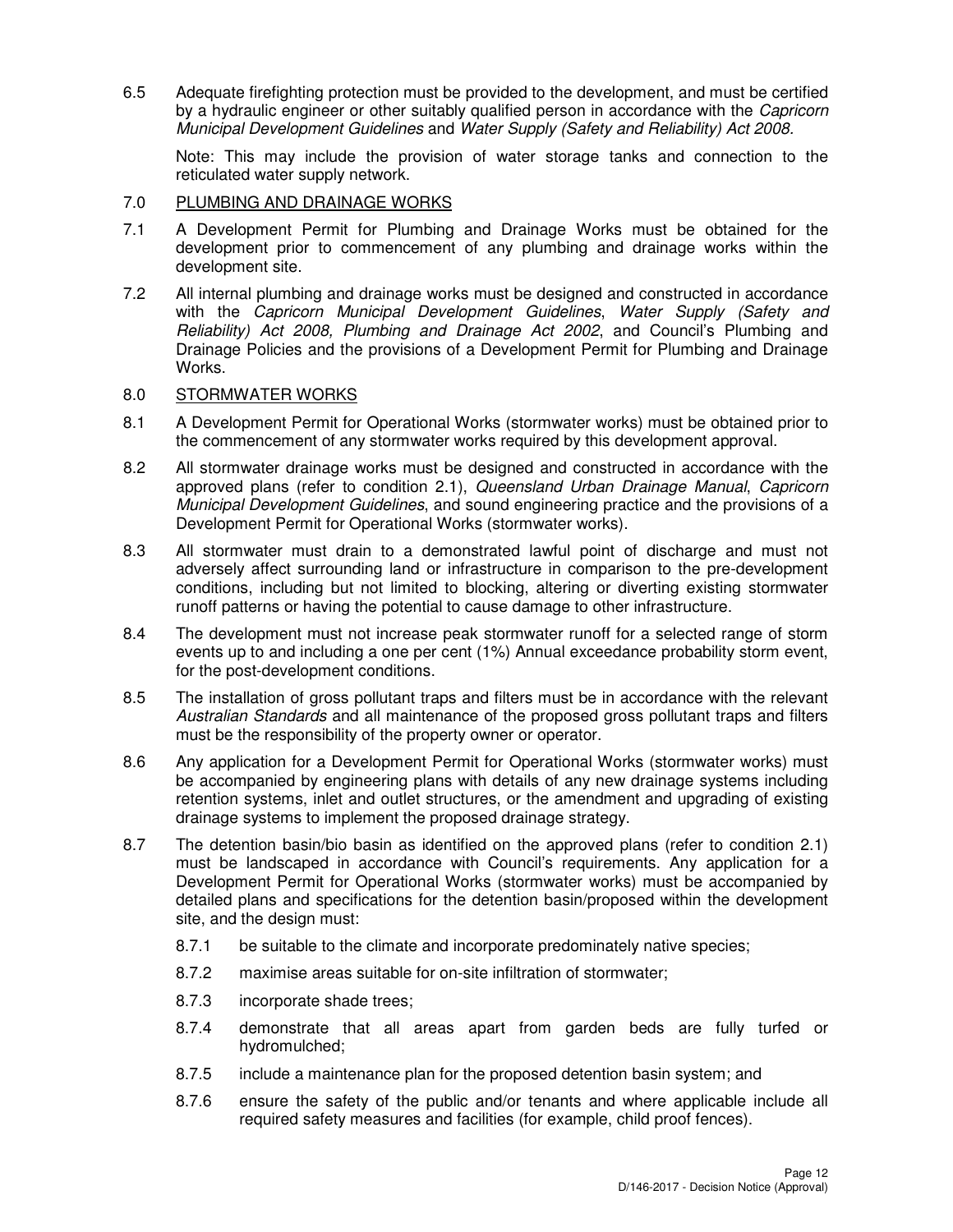## 9.0 ROOF AND ALLOTMENT DRAINAGE WORKS

- 9.1 A Development Permit for Operational Works (roof and allotment drainage works) must be obtained prior to the commencement of any drainage works on the development site.
- 9.2 All roof and allotment drainage works must be designed and constructed in accordance with the Queensland Urban Drainage Manual, Capricorn Municipal Development Guidelines, and sound engineering practice and the provisions of a Development Permit for Operational Works (roof and allotment drainage works).
- 9.3 All roof and allotment runoff from the development must be directed to a lawful point of discharge and must not restrict, impair or change the natural flow of runoff water or cause a nuisance to surrounding land or infrastructure.
- 10.0 SITE WORKS
- 10.1 A Development Permit for Operational Works (site works) must be obtained prior to the commencement of any site works on the development site.
- 10.2 Any application for a Development Permit for Operational Works (site works) must be accompanied by an earthworks plan that clearly identifies the following:
	- 10.2.1 the location of cut and/or fill;
	- 10.2.2 the type of fill to be used and the manner in which it is to be compacted;
	- 10.2.3 the quantum of fill to be deposited or removed and finished cut and/or fill levels;
	- 10.2.4 details of any proposed access routes that are intended to be used to transport fill to or from the development site; and
	- 10.2.5 the maintenance of access roads to and from the development site so that they are free of all cut and/or fill material and cleaned as necessary.
- 10.3 All earthworks must be undertaken in accordance with Australian Standard AS3798 "Guidelines on earthworks for commercial and residential developments".
- 10.4 Site works must be constructed such that they do not, at any time, in any way restrict, impair or change the natural flow of runoff water, or cause a nuisance or worsening to surrounding land or infrastructure.
- 10.5 Any retaining structures above one (1) metre in height that are not incidental works to a Development Permit for Building Works, must not be constructed unless separately and specifically certified by a Registered Professional Engineer of Queensland and must be approved as part of a Development Permit for Operational Works (site works).
- 10.6 All site works must be undertaken to ensure that there is:
	- 10.6.1 no increase in upstream or downstream flood levels for all levels of immunity up to a one per cent (1%) Annual exceedance probability flood event;
	- 10.6.2 no increase in velocity profiles, for which no remedy exists to prevent erosion and/or scouring. In the event that modelling shows non-compliance with the above, works must be undertaken within the system to satisfy the above criteria for development; and
	- 10.6.3 a lawful point of discharge to which the approved works drain during construction phase.
- 11.0 BUILDING WORKS
- 11.1 A Development Permit for Building Works must be obtained prior to commencement of any works within the development site.
- 11.2 All fuel bowsers must be located such that they are resilient to the 1% AEP inundation level.
- 11.3 The underground petroleum storage system and associated structures must be designed and constructed as per Australian Standard AS4897 "The design, installation and operation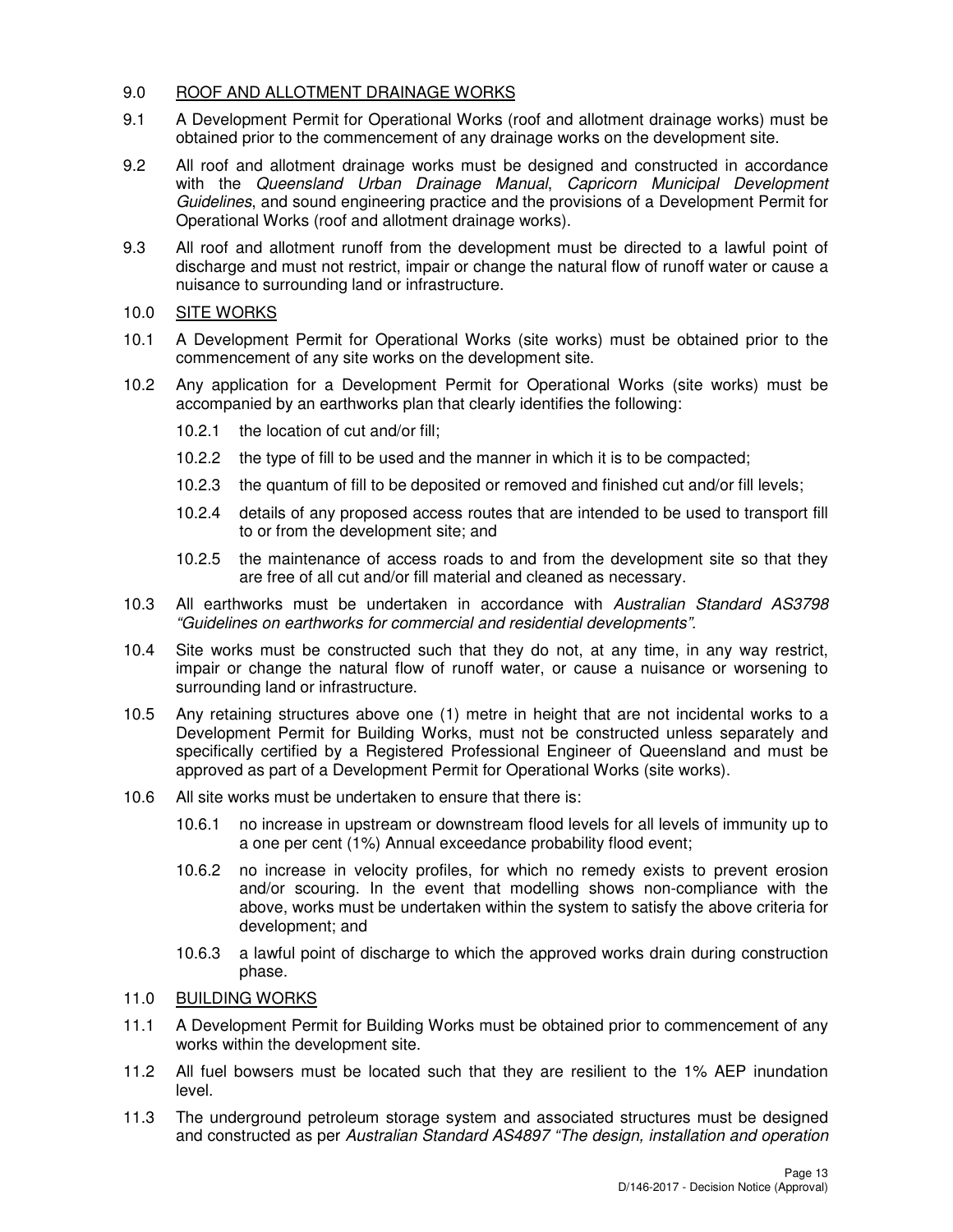of underground petroleum storage systems". The design must be carried out and signed by a suitably qualified Registered Professional Engineer of Queensland.

11.4 The underground petroleum storage system must have measures implemented that will mitigate the potential buoyancy of the underground tanks during a flood event.

Note: This may include increasing the burial depth, the use of deadmen anchors, adding extra weight with a concrete collar, using hold down straps attached to a bottom hold down pad, or a combination of these measures.

- 11.5 All practicable measures must be taken to prevent loss of containment from any underground petroleum storage system**.** A leak detection system must be installed, maintained and documented in compliance with Australian Standard AS4897 "The design, installation and operation of underground petroleum storage systems" and manufacturer's instructions. The leak detection system must be inspected at a sufficient frequency, sensitivity and reliability to provide a high level of confidence that any release of a petroleum product will be detected.
- 11.6 Stage 1 Vapour Recovery Systems must be installed for all tanks used for the storage of petroleum products. The Vapour Recovery System must be designed and installed in accordance with the following:
	- 11.6.1 mixing of product must be prevented in pipework common to more than one tank;
	- 11.6.2 spring-loaded vapour return adaptor, which closes when the hose is disconnected, must be installed in the top of the riser; and
	- 11.6.3 the vapour recovery point must be located within 2 metres of the respective fill point.
- 11.7 Impervious paved waste storage area/s must be provided for the development in accordance with the Environmental Protection Regulation 2008 and must be:
	- 11.7.1 designed and located so as not to cause a nuisance to neighbouring properties;
	- 11.7.2 screened so as not to be visible from a public space;
	- 11.7.3 of a sufficient size to accommodate commercial type bins that will be serviced by a commercial contractor plus clearances around the bins for manoeuvring and cleaning;
	- 11.7.4 provided with a suitable hosecock and hoses at the refuse container area, and washdown must be drained to the sewer and fitted with an approved stormwater diversion valve arrangement in accordance with the Sewerage Trade Waste provisions and the Plumbing and Drainage Act 2002.

Note: As an alternative to a washdown facility, a fully contained commercial bin cleaning service is acceptable provided no wastewater is discharged from the site to the sewer.

- 11.8 The finished floor level (refer to condition 2.1) must be a minimum of 500 millimetres above a one per cent (1%) Annual exceedance probability flood inundation level.
- 11.9 All non-habitable areas subjected to flood inundation during a one per cent (1%) Annual exceedance probability flood event, must be designed and constructed using suitable flood resilient materials.
- 11.10 All electrical and telecommunication services and utilities connected to the property, including electrical outlets, must be designed and installed at such a height that they are a minimum of 500 millimetres above a one per cent (1%) Annual exceedance probability flood level.
- 11.11 A Development Permit for Operational Works (Advertising device) must be submitted for approval by Council for the signage; other than those that are exempt or self-assessable under the applicable Advertising Devices Code in the Council Planning Scheme.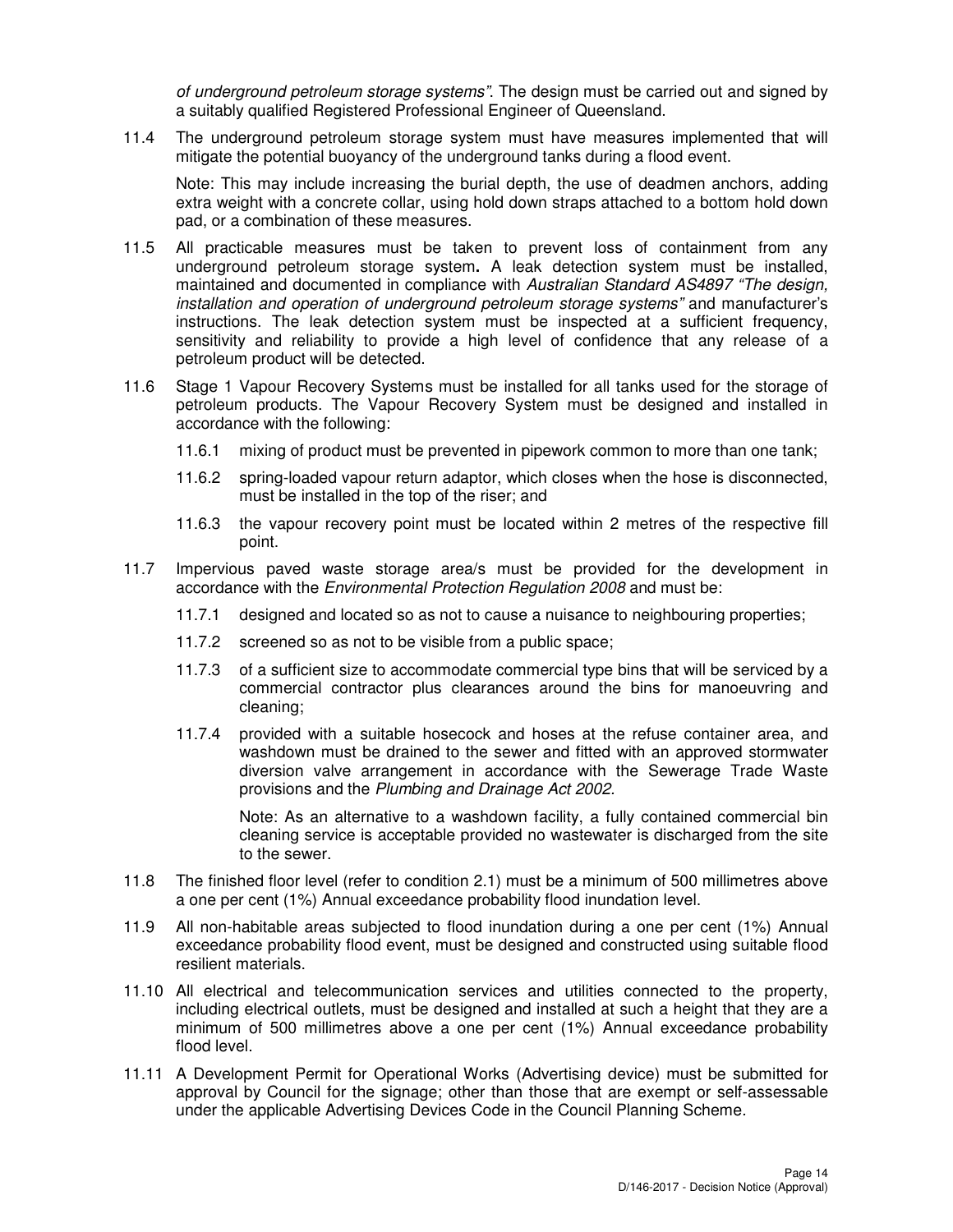## 12.0 ELECTRICITY

12.1 Electricity services must be provided to the development in accordance with the standards and requirements of the relevant service provider.

## 13.0 TELECOMMUNICATIONS

13.1 Telecommunications services must be provided to the development in accordance with the standards and requirements of the relevant service provider. Unless otherwise stipulated by telecommunications legislation at the time of installation, this includes all necessary pits and pipes, and conduits that provide a connection to the telecommunications network.

#### 14.0 ASSET MANAGEMENT

- 14.1 Any alteration necessary to electricity, telephone, water mains, sewerage mains, and/or public utility installations resulting from the development or in connection with the development, must be undertaken and completed at no cost to Council.
- 14.2 Any damage to existing stormwater, water supply and sewerage infrastructure, kerb and channel, pathway or roadway (including removal of concrete slurry from public land and Council infrastructure), that occurs while any works are being carried out in association with this development approval must be repaired at full cost to the developer. This includes the reinstatement of any existing traffic signs or pavement markings that may have been removed or damaged.
- 14.3 'As Constructed' information pertaining to assets to be handed over to Council and those which may have an impact on Council's existing and future assets must be provided prior to the commencement of the use. This information must be provided in accordance with the Asset Design and As Constructed Manual (ADAC).

#### 15.0 ENVIRONMENTAL HEALTH

- 15.1 Any lighting devices associated with the development, such as sensory lighting, must be positioned on the development site and shielded so as not to cause glare or other nuisance to nearby residents and motorists. Night lighting must be designed, constructed and operated in accordance with Australian Standard AS4282 "Control of the obtrusive effects of outdoor lighting".
- 15.2 Noise emitted from the activity must not cause an environmental nuisance.
- 15.3 Operations on the site must have no significant impact on the amenity of adjoining premises or the surrounding area due to the emission of light, noise, odour or dust. Noise mitigation measures must be constructed and implemented in accordance with the recommendations in the report titled "Environmental Noise Impact Report", prepared for Corbet Property Pty Ltd, 1 December 2017, section 6.0, page 10.
- 15.4 When requested by Council, monitoring must be undertaken and recorded within three (3) months, to investigate any genuine complaint of nuisance caused by noise, light, odour or dust. The monitoring data, an analysis of the data and a report, including nuisance mitigation measures, must be provided to Council within fourteen (14) days of the completion of the investigation. Council may require any nuisance mitigation measures identified in the assessment to be implemented within appropriate timeframes.

Note: Noise measurements must be compared with the acoustic quality objectives specified in the most recent edition of the Environmental Protection (Noise) Policy.

- 15.5 Plant and equipment must be maintained in proper working order at all times, in accordance with the manufacturer's directions to ensure the efficiency of the equipment.
- 15.6 Any spillage of environmentally hazardous liquids or other materials must be cleaned up as quickly as practicable. Any spillage of waste and/or contaminants must not be hosed or swept to any stormwater drainage system, roadside gutter or waters.
- 15.7 As soon as possible after becoming aware of any discrepancy detected by the leak detection system (refer to condition 11.6), action must be taken: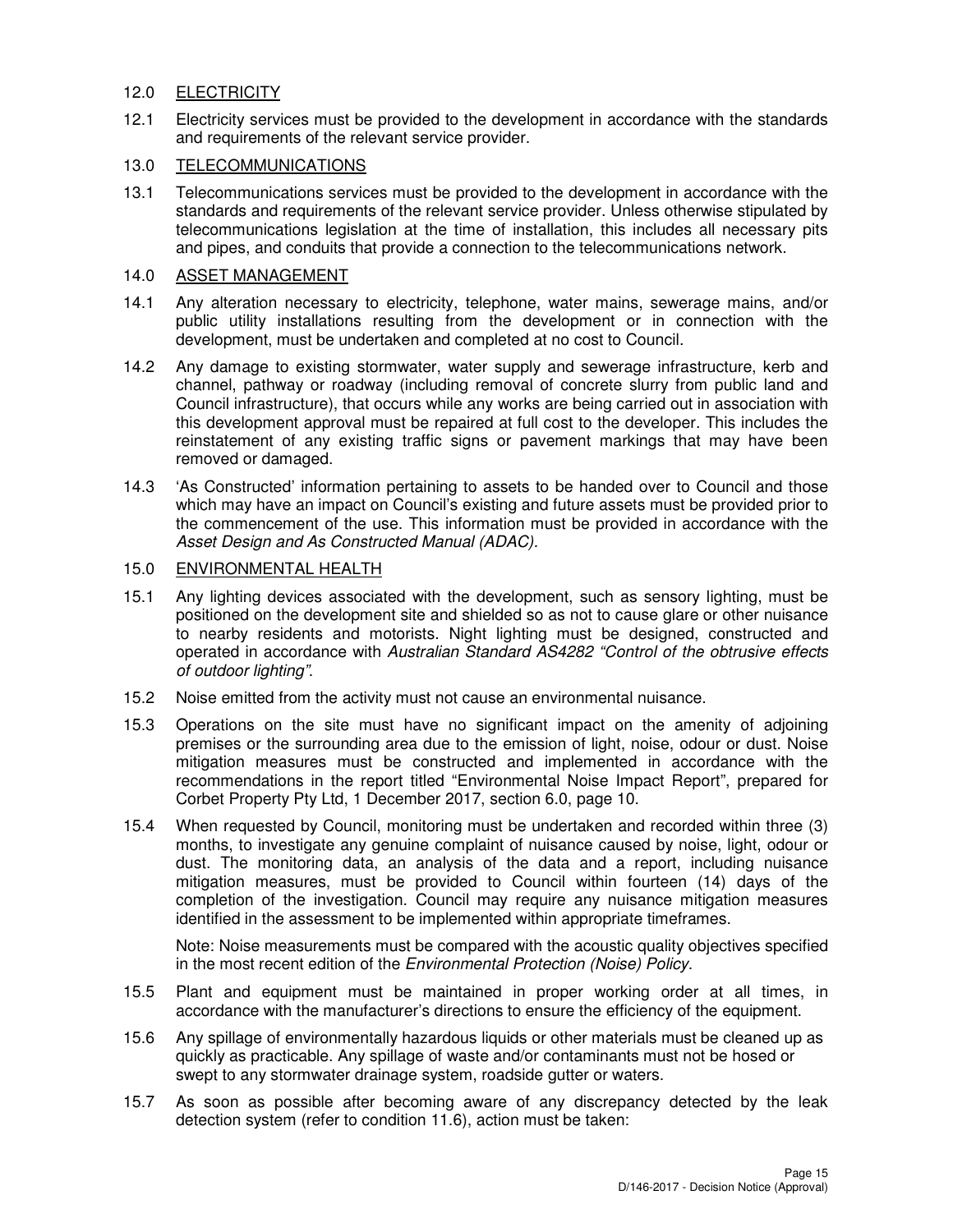- 15.7.1 to investigate the discrepancy as per Australian Standard AS4897 "The design, installation and operation of underground petroleum storage systems";
- 15.7.2 if the discrepancy cannot be attributed to anything other than a leak, to confirm the existence of a leak; and
- 15.7.3 if the existence of a leak is confirmed, to identify the source of the leak and cease using the tank until the leak is appropriately fixed.
- 15.8 Stormwater must be prevented from entering contaminated work areas. Any stormwater which may enter into a contaminated area must not be drained to the stormwater drainage system.
- 15.9 No contaminants are permitted to be released to land or water, including soil, silt, oils, detergents, etcetera. Any wash-down areas used for the maintenance or cleaning of equipment (including vehicles) must be appropriately bunded and drained to the reticulated sewerage network in accordance with a trade waste permit.

#### 16.0 OPERATING PROCEDURES

- 16.1 All construction materials, waste, waste skips, machinery and contractors' vehicles must be located and stored or parked within the development site. Storage of materials or parking of construction machinery or contractors' vehicles must not occur within Malchi Nine Mile Road and Wy Wurry Road.
- 16.2 Where un-sealed surface treatments are utilised in access, parking and vehicle manoeuvring areas, contaminants such as oils or chemicals must not be released onto the surface treatment.
- 16.3 Where un-sealed surface treatments are utilised, Council may require these areas to be sealed if the unsealed surface creates a dust nuisance that cannot be rectified by other surface treatments.
- 16.4 All surface treatments must be operated and maintained in a manner so that there is no significant impact on the amenity of adjoining premises or the surrounding area being caused due to the emission of dust or resulting in sediment laden water.

Note: If the amenity impacts cannot be mitigated, the area must be sealed to Council's satisfaction.

- 16.5 A review of the compacted gravel heavy vehicle parking area is to be undertaken every six (6) months or after a flood event and any issues must be rectified within three (3) months of the review. The review must be part of the site's operational management plan, must be documented, and a copy of the maintenance program must be available for inspection by Council officers on-site at all times.
- 16.6 All waste must be stored within a waste storage area. The owner of the land must ensure that:
	- 16.6.1 the area is kept in a clean and tidy condition;
	- 16.6.2 fences and screens are maintained;
	- 16.6.3 no waste material is stored external to the waste storage area/s;
	- 16.6.4 all wash down of refuse containers takes place in the existing washdown facility;
	- 16.6.5 the area is maintained in accordance with *Environmental Protection Regulation* 2008; and
	- 16.6.6 all waste must be disposed via a private contractor.
- 16.7 Prior to a flood event, the owner or occupier must:
	- 16.7.1 shut off all power to any underground petroleum storage system related equipment, including dispensers, pumps, and other associated devices;
	- 16.7.2 ensure that all openings on top of any tanks have been fastened and locked securely in place;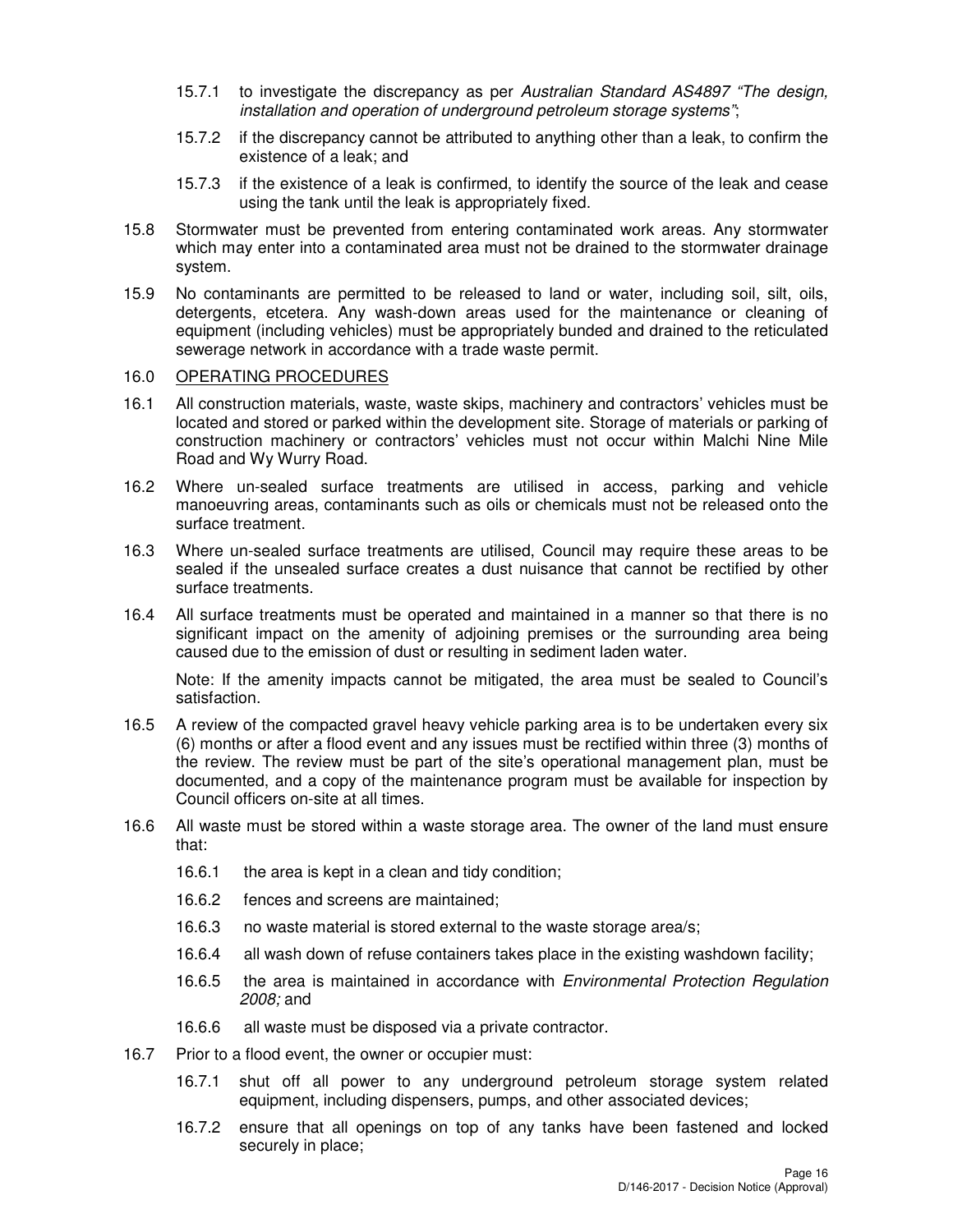- 16.7.3 ensure that the seals on the spill bucket plungers are operational; and
- 16.7.4 close the shear valve on pressurised piping.
- 16.8 Following a flood event, the owner or occupier must review the integrity of the underground petroleum storage system prior to recommencement of operations. The review of the underground petroleum storage system must follow these guidelines:
	- 16.8.1 shut off all power to any underground petroleum storage system related equipment, including dispensers, pumps, and other associated devices;
	- 16.8.2 determine if the underground petroleum storage system has leaked. If a leak is discovered, isolate the area to prevent unauthorised access and notify the local authorities;
	- 16.8.3 determine if water or debris has entered the underground petroleum storage system by using daily inventory control and stock reconciliation as a method of leak detection. If excessive water is found or inventory control shows a loss of product, a suitably qualified person/contractor should be engaged to determine if the liquid should be removed from the tank. A full integrity test should be conducted and any repairs completed before the tank is put back into service;
	- 16.8.4 inspect all measures that have been implemented to mitigate the buoyancy of the underground petroleum storage system ensuring that the tank has not shifted and the integrity of the mitigation measures remain intact;
	- 16.8.5 all equipment including pumps, shear valves, fill pipes, and vent lines must be checked and cleaned;
	- 16.8.6 clean and empty spill boxes and sumps, including those under the dispensers. Inspect the piping and fittings for damage and possible leaks;
	- 16.8.7 drain and flush the interstitial space in double walled tanks and pipe work and check the leak detection system to ensure it is functioning as designed;
	- 16.8.8 any work carried out on the underground petroleum storage system must be conducted by an appropriately qualified person/contractor;
	- 16.8.9 maintain on-site all certification from the qualified person/contractor conducting the work that all aspects of the underground petroleum storage system have been checked and the system is safe to return to service; and
	- 16.8.10 return power to the underground petroleum storage system only after being cleared by a suitably qualified electrical contractor.
- 16.9 A Flood Contingency Plan must be submitted to Council prior to the issue of the Development Permit for Building Works. The plan must demonstrate that the subject development will not increase the flood debris loading of flood waters nor result in environmental harm. The Plan must also include details of how the customers and employees of the business will collect possessions, move their vehicle to appropriately high ground, clear the site and vacate the property in a flood event. The principles of the Contingency Plan will be entered as a property note against the property.

NOTE: Council is not required to approve Contingency Plans. Council does not accept any liability for loss of or damage to property, or injury, or loss of life as a result of any person using or relying on the Contingency Plan or failing to use the Contingency Plan during a flood event.

- 16.10 It is the responsibility of the owner or occupier of the land from time to time to implement the Flood Contingency Plan during a flood event or if there is a risk of flooding near the land.
- 16.11 A review and amendment of the Flood Contingency Plan must be undertaken with any change in the owner or occupier of the land. The amended Flood Contingency Plan must demonstrate appropriate evacuation routes and preparation procedures during a flood event or if there is a risk of flooding near the land.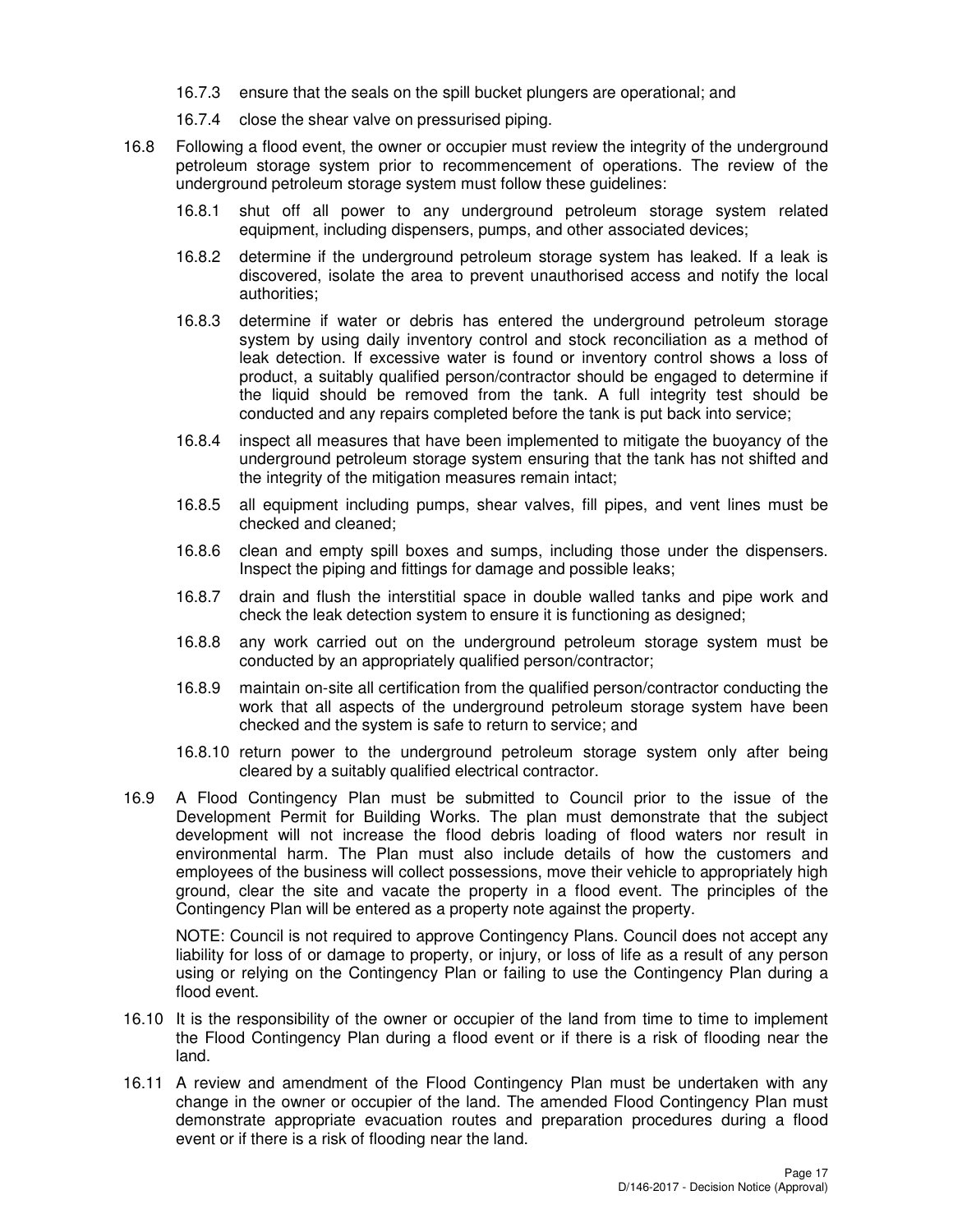16.12 A copy of the most up to date version of the Flood Contingency Plan must be available for inspection by Council officers on-site at all times.

## ADVISORY NOTES

#### NOTE 1. Aboriginal Cultural Heritage

It is advised that under section 23 of the Aboriginal Cultural Heritage Act 2003, a person who carries out an activity must take all reasonable and practicable measures to ensure the activity does not harm Aboriginal cultural heritage (the "cultural heritage duty of care"). Maximum penalties for breaching the duty of care are listed in the Aboriginal cultural heritage legislation. The information on Aboriginal cultural heritage is available on the Department of Aboriginal and Torres Strait Islander and Partnerships website www.datsip.qld.gov.au.

## NOTE 2. General Environmental Duty

General environmental duty under the *Environmental Protection Act 1994* prohibits unlawful environmental nuisance caused by noise, aerosols, particles, dust, ash, fumes, light, odour or smoke beyond the boundaries of the development site during all stages of the development including earthworks, construction and operation.

#### NOTE 3. Licensable Activities

Should an activity licensable by Rockhampton Regional Council be proposed for the premises, Council's Environment and Public Health Unit should be consulted to determine whether any approvals are required. Such activities would be the storage, preparation and sale of food. Approval for such activities is required before 'fitout' and operation.

#### NOTE 4. General Safety Of Public During Construction

The Work Health and Safety Act 2011 and Manual of Uniform Traffic Control Devices must be complied with in carrying out any construction works, and to ensure safe traffic control and safe public access in respect of works being constructed on a road.

#### NOTE 5. Property Note (Access)

All vehicular access to and from the development site must be via Wy Wurry Road. Direct vehicular access to Malchi Nine Mile Road is prohibited.

#### NOTE 6. Property Note (Contingency Plan)

A complete copy of the Development Approval and any documents conditioned by this development approval (including the Contingency Plan or an updated Contingency Plan) must be given to the proposed purchaser when entering into a contract of sale or to the new registered proprietor upon any transfer of land for this lot.

### NOTE 7. Infrastructure Charges Notice

This application is subject to infrastructure charges in accordance with Council policies. The charges are presented on an Infrastructure Charges Notice.

#### NOTE 8. Clearing within Road Reserve

It is a requirement under the Nature Conservation Act 1992 that an approved Tree Clearing Permit is obtained from the Department of Environment and Heritage Protection, prior to any tree clearing activities that are to occur within a road reserve that is under Council control.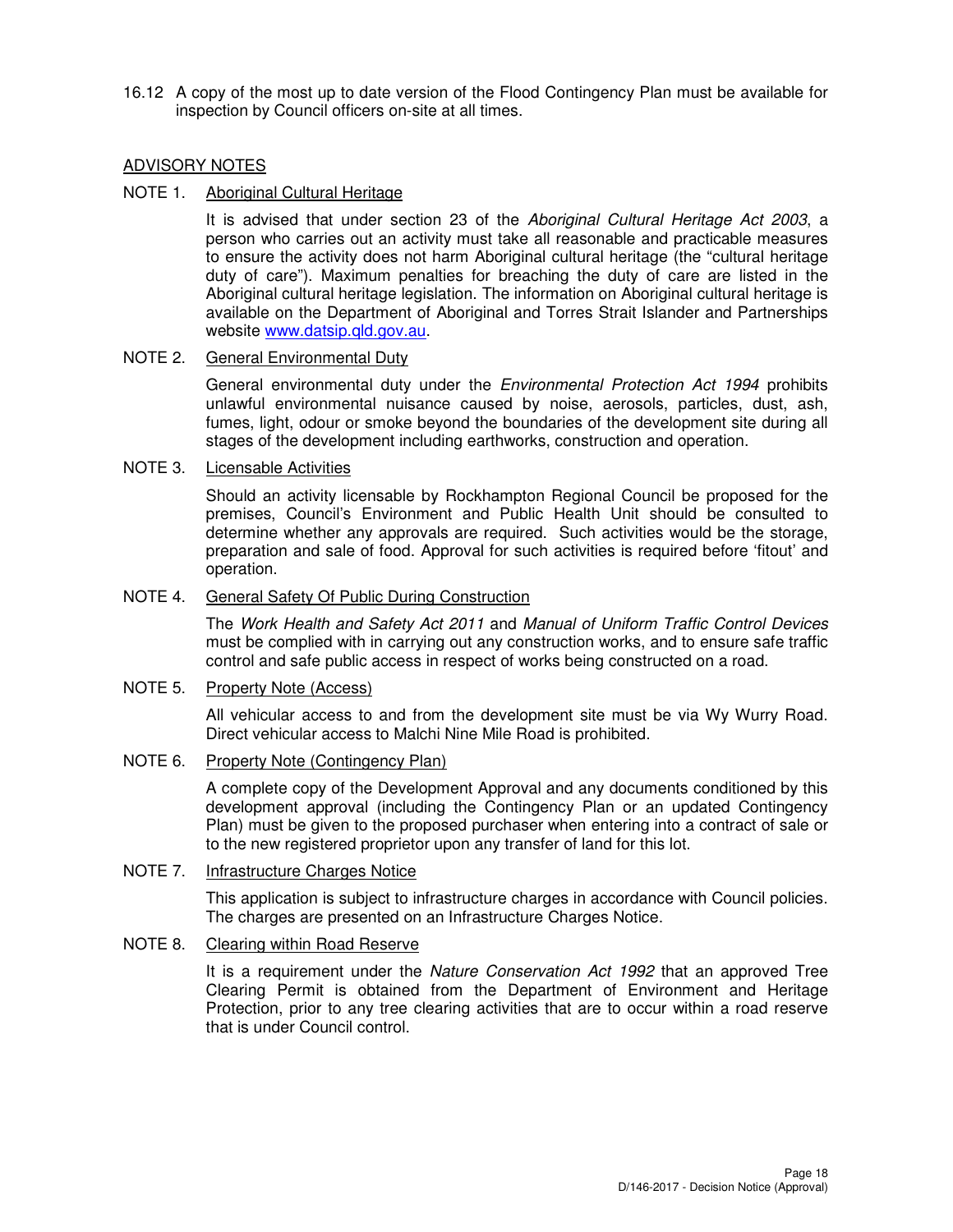

**Attachment 1 – Part 2 Referral Agency Conditions - Department of State Development, Manufacturing, Infrastructure and Planning** 

Planning Act 2016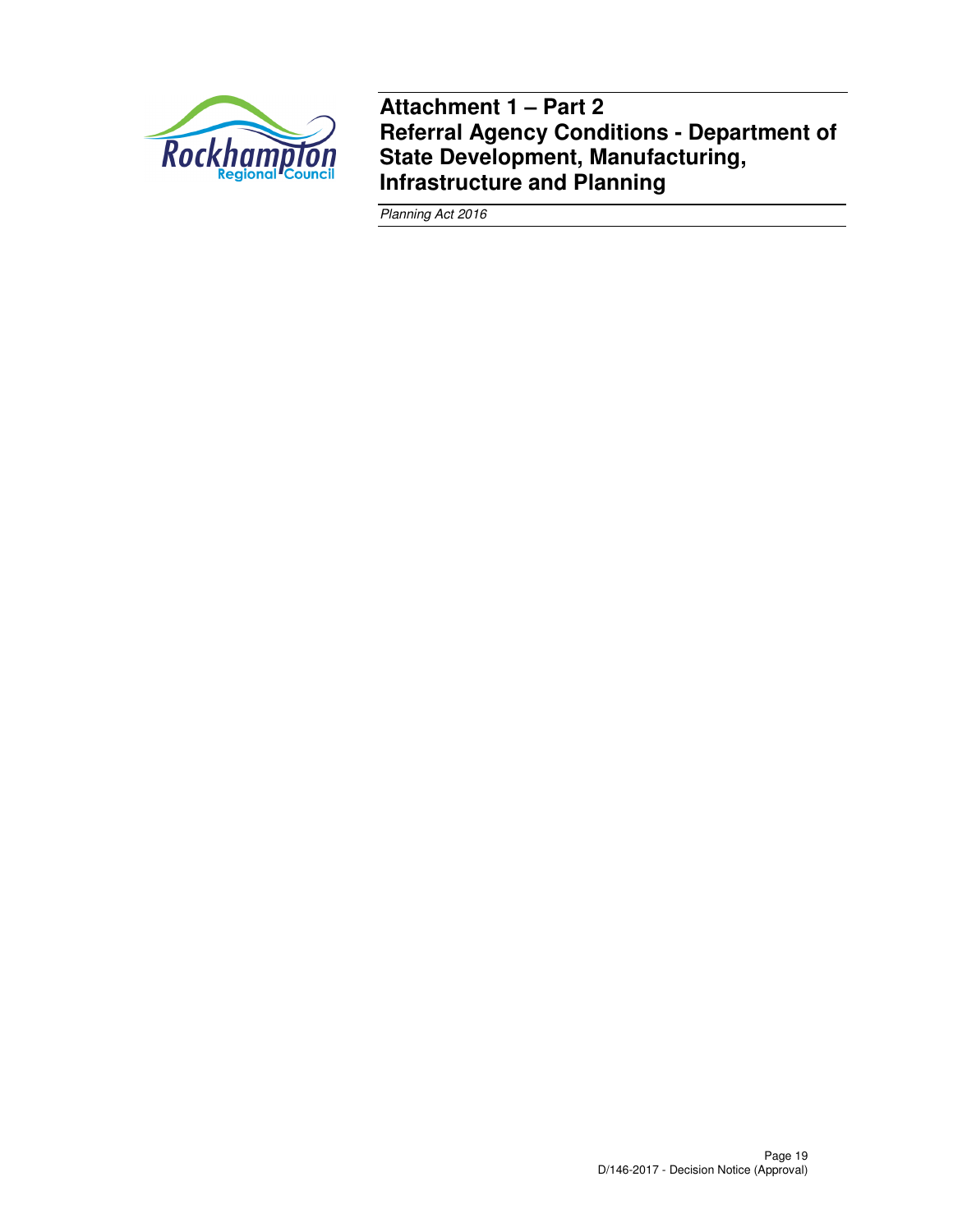

# **Attachment 2 - Appeal Rights**

PLANNING ACT 2016

The following is an extract from the Planning Act 2016 (Chapter 6)

#### **Appeal rights**

#### **229 Appeals to tribunal or P&E Court**

- (1) Schedule 1 states—
	- (a) matters that may be appealed to— (i) either a tribunal or the P&E Court; or (ii) only a tribunal; or (iii) only the P&E Court; and
	- (b) the person—
		- (i) who may appeal a matter (the **appellant**); and
		- (ii) who is a respondent in an appeal of the matter; and (iii) who is a co-respondent in an appeal of the matter; and
		- (iv) who may elect to be a co-respondent in an appeal of the matter.
- (2) An appellant may start an appeal within the appeal period.
- (3) The **appeal period** is—
	- (a) for an appeal by a building advisory agency—10 business days after a decision notice for the decision is given to the agency or
	- (b) for an appeal against a deemed refusal—at any time after the deemed refusal happens; or
	- (c) for an appeal against a decision of the Minister, under chapter 7, part 4, to register premises or to renew the registration of premises—20 business days after a notice is published under section 269(3)(a) or (4); or
	- (d) for an appeal against an infrastructure charges notice— 20 business days after the infrastructure charges notice is given to the person; or
	- (e) for an appeal about a deemed approval of a development application for which a decision notice has not been given—30 business days after the applicant gives the deemed approval notice to the assessment manager; or
	- (f) for any other appeal—20 business days after a notice of the decision for the matter, including an enforcement notice, is given to the person.
	- Note—

See the P&E Court Act for the court's power to extend the appeal period.

- (4) Each respondent and co-respondent for an appeal may be heard in the appeal.
- (5) If an appeal is only about a referral agency's response, the assessment manager may apply to the tribunal or P&E Court to withdraw from the appeal.
- (6) To remove any doubt, it is declared that an appeal against an infrastructure charges notice must not be about—
	- (a) the adopted charge itself; or
	- (b) for a decision about an offset or refund—
		- (i) the establishment cost of trunk infrastructure identified in a LGIP; or
		- (ii) the cost of infrastructure decided using the method
- included in the local government's charges resolution. **230 Notice of appeal**
- (1) An appellant starts an appeal by lodging, with the registrar
	- of the tribunal or P&E Court, a notice of appeal that— (a) is in the approved form; and
		- (b) succinctly states the grounds of the appeal.
- (2) The notice of appeal must be accompanied by the required fee.
- (3) The appellant or, for an appeal to a tribunal, the registrar must, within the service period, give a copy of the notice of appeal to—
- (a) the respondent for the appeal; and
- (b) each co-respondent for the appeal; and
- (c) for an appeal about a development application under schedule 1, table 1, item 1—each principal submitter for the development application; and
- (d) for an appeal about a change application under schedule 1, table 1, item 2—each principal submitter for the change application; and
- (e) each person who may elect to become a co-respondent for the appeal, other than an eligible submitter who is not a principal submitter in an appeal under paragraph  $(c)$  or  $(d)$ ; and
- (f) for an appeal to the P&E Court—the chief executive; and
- (g) for an appeal to a tribunal under another Act—any other person who the registrar considers appropriate.
- (4) The **service period** is—
	- (a) if a submitter or advice agency started the appeal in the P&E Court—2 business days after the appeal is started; or
	- (b) otherwise—10 business days after the appeal is started.
- (5) A notice of appeal given to a person who may elect to be a co-respondent must state the effect of subsection
- (6) A person elects to be a co-respondent by filing a notice of election, in the approved form, within 10 business days after the notice of appeal is given to the person*.*
- **231 Other appeals**
- (1) Subject to this chapter, schedule 1 and the P&E Court Act, unless the Supreme Court decides a decision or other matter under this Act is affected by jurisdictional error, the decision or matter is non-appealable.
- (2) The Judicial Review Act 1991, part 5 applies to the decision or matter to the extent it is affected by jurisdictional error.
- (3) A person who, but for subsection (1) could have made an application under the Judicial Review Act 1991 in relation to the decision or matter, may apply under part 4 of that Act for a statement of reasons in relation to the decision or matter.
- (4) In this section— **decision** includes—
	- (a) conduct engaged in for the purpose of making a decision; and
	- (b) other conduct that relates to the making of a decision; and
	- (c) the making of a decision or the failure to make a decision; and
	- (d) a purported decision; and
	- (e) a deemed refusal.

**non-appealable**, for a decision or matter, means the decision or matter—

- (a) is final and conclusive; and
- (b) may not be challenged, appealed against, reviewed, quashed, set aside or called into question in any other way under the Judicial Review Act 1991 or otherwise, whether by the Supreme Court, another court, a tribunal or another entity; and
- (c) is not subject to any declaratory, injunctive or other order of the Supreme Court, another court, a tribunal or another entity on any ground.

#### **232 Rules of the P&E Court**

- (1) A person who is appealing to the P&E Court must comply with the rules of the court that apply to the appeal.
- (2) However, the P&E Court may hear and decide an appeal even if the person has not complied with rules of the P&E Court.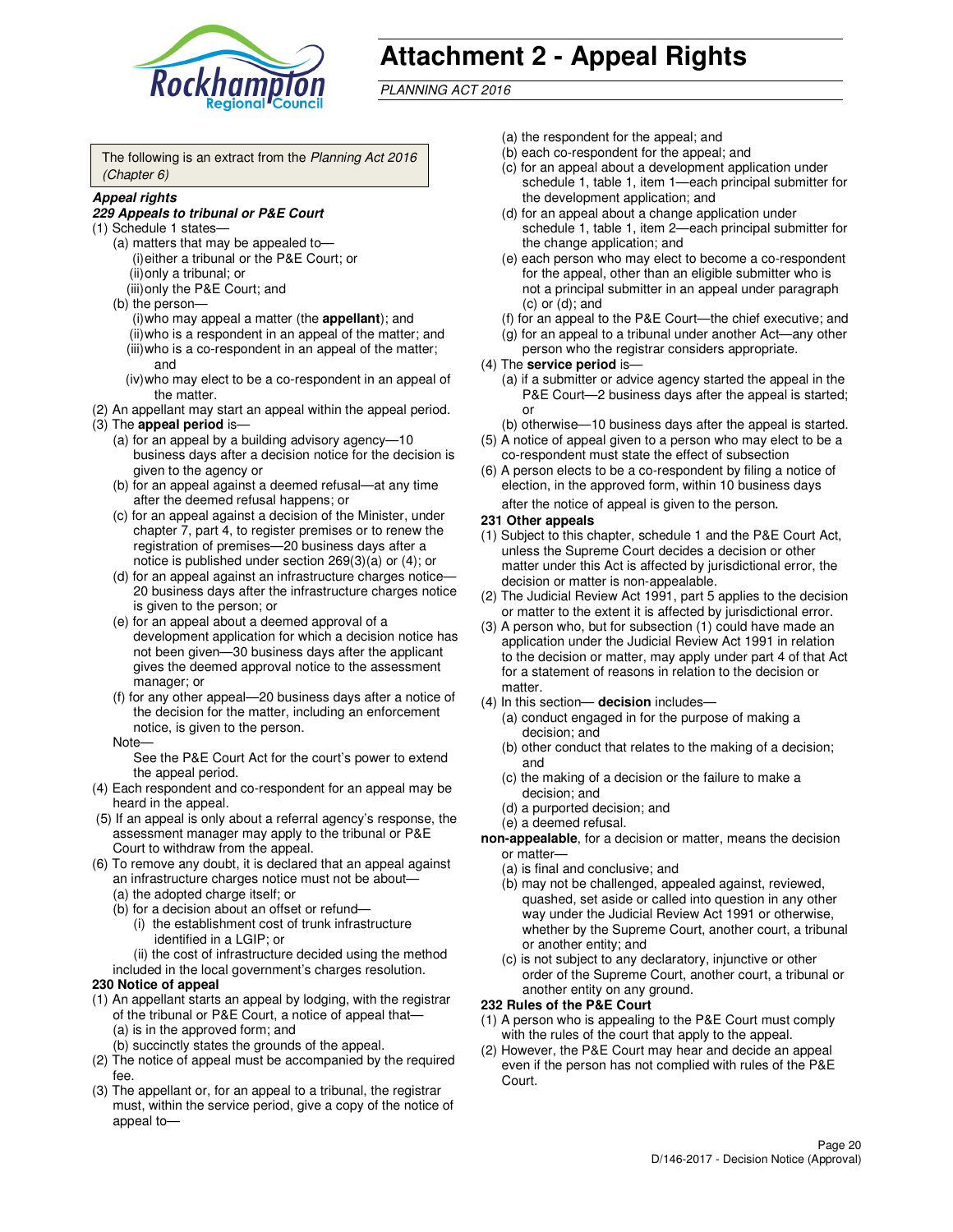

## **Appeal Rights**

PLANNING ACT 2016

## **Schedule 1**

## **Appeals section 229**

#### **1 Appeal rights and parties to appeals**

- (1) Table 1 states the matters that may be appealed to—(a) the P&E court; or (b) a tribunal.
- (2) However, table 1 applies to a tribunal only if the matter involves—
	- (a) the refusal, or deemed refusal of a development application, for—
	- (i) a material change of use for a classified building; or
	- (ii) operational work associated with building work, a retaining wall, or a tennis court; or
	- (b) a provision of a development approval for—
	- (i) a material change of use for a classified building; or
- (ii) operational work associated with building work, a retaining wall, or a tennis court; or
	- (c) if a development permit was applied for—the decision to give a preliminary approval for—
		- (i) a material change of use for a classified building; or
		- (ii) operational work associated with building work, a retaining wall, or a tennis court; or
	- (d) a development condition if—
		- (i) the development approval is only for a material change of use that involves the use of a building classified under the Building Code as a class 2 building; and
		- (ii) the building is, or is proposed to be, not more than 3 storeys; and
		- (iii) the proposed development is for not more than 60 sole-occupancy units; or
	- (e) a decision for, or a deemed refusal of, an extension application for a development approval that is only for a material change of use of a classified building; or
	- (f) a decision for, or a deemed refusal of, a change application for a development approval that is only for a material change of use of a classified building; or
	- (g) a matter under this Act, to the extent the matter relates to—
		- (i) the Building Act, other than a matter under that Act that may or must be decided by the Queensland Building and Construction Commission; or
		- (ii) the Plumbing and Drainage Act, part 4 or 5; or
	- (h) a decision to give an enforcement notice in relation to a matter under paragraphs (a) to (g); or
	- (i) a decision to give an infrastructure charges notice; or
	- (j) the refusal, or deemed refusal, of a conversion application; or
	- (k) a matter that, under another Act, may be appealed to the tribunal; or
	- (l) a matter prescribed by regulation.
- (3) Also, table 1 does not apply to a tribunal if the matter
	- involves—
	- (a) for a matter in subsection  $(2)(a)$  to  $(d)$ 
		- (i) a development approval for which the development application required impact assessment; and
		- (ii) a development approval in relation to which the assessment manager received a properly made submission for the development application; or
	- (b) a provision of a development approval about the identification or inclusion, under a variation approval, of a matter for the development.
- (4) Table 2 states the matters that may be appealed only to the P&E Court.
- (5) Table 3 states the matters that may be appealed only to the tribunal.
- (6) In each table—
	- (a) column 1 states the appellant in the appeal; and
	- (b) column 2 states the respondent in the appeal; and
	- (c) column 3 states the co-respondent (if any) in the appeal; and
	- (d) column 4 states the co-respondents by election (if any) in the appeal.
- $(7)$  If the chief executive receives a notice of appeal under section  $230(3)(f)$ , the chief executive may elect to be a corespondent in the appeal.

| Table 1<br>Appeals to the P&E Court and, for certain matters, to a tribunal                                      |                                                                                                                                |                                                                                          |                                                       |
|------------------------------------------------------------------------------------------------------------------|--------------------------------------------------------------------------------------------------------------------------------|------------------------------------------------------------------------------------------|-------------------------------------------------------|
| 1. Development applications<br>An appeal may be made against-<br>(c) a provision of the development approval; or | (a) the refusal of all or part of the development application; or<br>(b) the deemed refusal of the development application; or | (d) if a development permit was applied for—the decision to give a preliminary approval. |                                                       |
| Column 1                                                                                                         | Column 2                                                                                                                       | Column 3                                                                                 | Column 4                                              |
| Appellant                                                                                                        | Respondent                                                                                                                     | Co-respondent                                                                            | Co-respondent by election                             |
|                                                                                                                  |                                                                                                                                | (if any)                                                                                 | $($ if any $)$                                        |
| The applicant                                                                                                    | The assessment<br>manager                                                                                                      | If the appeal is about<br>a concurrence                                                  | 1 A concurrence agency that is<br>not a co-respondent |
|                                                                                                                  |                                                                                                                                |                                                                                          |                                                       |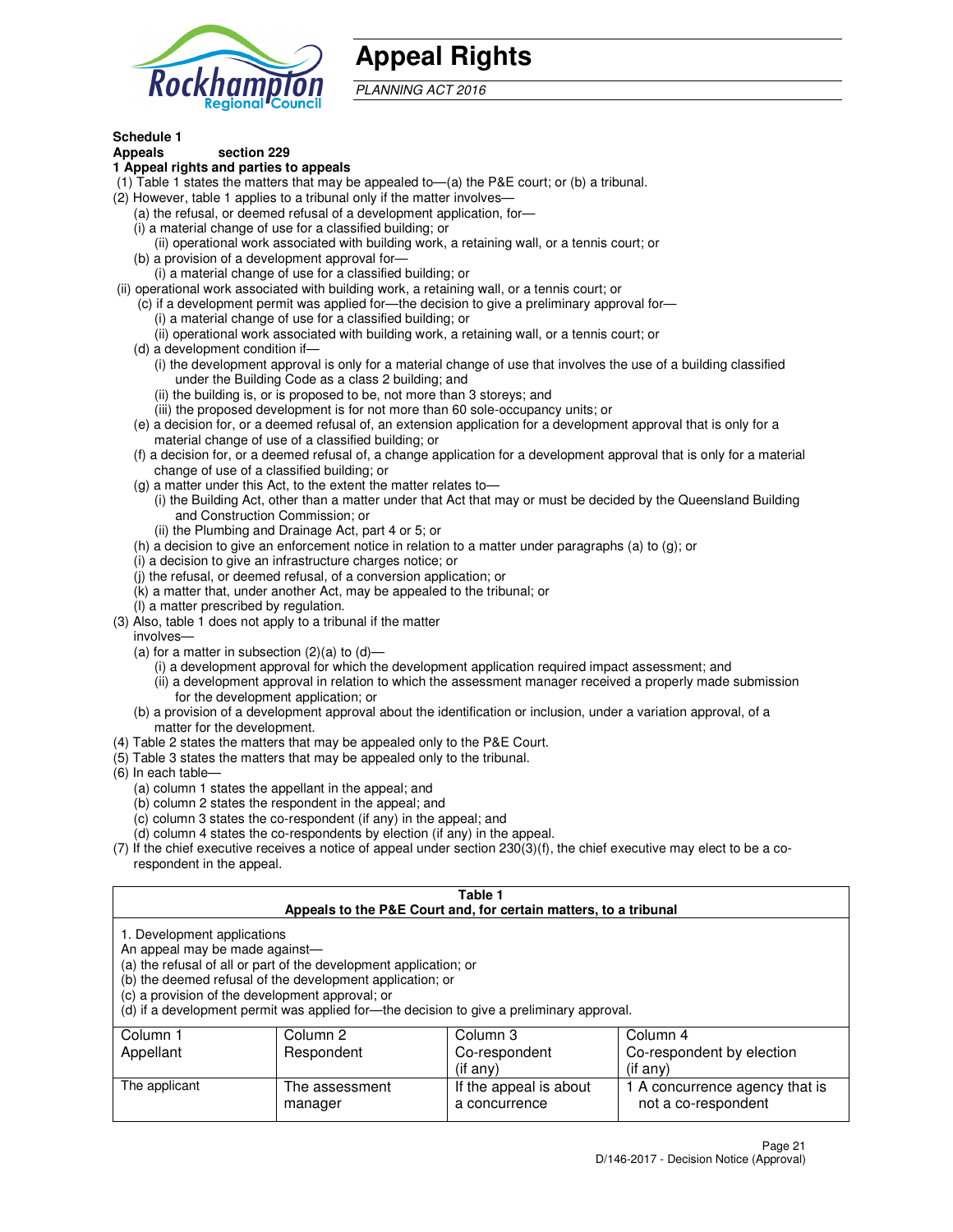|                                                                                                                                                                                                         | Table 1<br>Appeals to the P&E Court and, for certain matters, to a tribunal                                                                                                                  |                                                                 |                                                                                                                                                                                                                                                                                                                                                 |  |
|---------------------------------------------------------------------------------------------------------------------------------------------------------------------------------------------------------|----------------------------------------------------------------------------------------------------------------------------------------------------------------------------------------------|-----------------------------------------------------------------|-------------------------------------------------------------------------------------------------------------------------------------------------------------------------------------------------------------------------------------------------------------------------------------------------------------------------------------------------|--|
|                                                                                                                                                                                                         |                                                                                                                                                                                              | agency's referral<br>response-the<br>concurrence agency         | 2 If a chosen Assessment<br>manager is the respondent-<br>the prescribed assessment<br>manager<br>3 Any eligible advice agency for<br>the application<br>4 Any eligible submitter for the<br>application                                                                                                                                        |  |
| 2. Change applications<br>An appeal may be made against-<br>(b) a deemed refusal of a change application.                                                                                               |                                                                                                                                                                                              |                                                                 | (a) a responsible entity's decision for a change application, other than a decision made by the P&E court; or                                                                                                                                                                                                                                   |  |
| Column 1<br>Appellant                                                                                                                                                                                   | Column <sub>2</sub><br>Respondent                                                                                                                                                            | Column <sub>3</sub><br>Co-respondent<br>(if any)                | Column 4<br>Co-respondent by election<br>(if any)                                                                                                                                                                                                                                                                                               |  |
| 1 The applicant<br>2 If the responsible<br>entity is the<br>assessment<br>manager-an<br>affected entity that<br>gave a pre-request<br>notice or response<br>notice                                      | The responsible<br>entity                                                                                                                                                                    | If an affected entity<br>starts the appeal-the<br>applicant     | 1 A concurrence agency for the<br>development application<br>2 If a chosen assessment<br>manager is the respondent-<br>the prescribed assessment<br>manager<br>3 A private certifier for the<br>development application<br>4 Any eligible advice agency for<br>the change application<br>5 Any eligible submitter for the<br>change application |  |
|                                                                                                                                                                                                         | 3. Extension applications<br>An appeal may be made against-<br>(a) the assessment manager's decision about an extension application; or<br>(b) a deemed refusal of an extension application. |                                                                 |                                                                                                                                                                                                                                                                                                                                                 |  |
| Column 1<br>Appellant                                                                                                                                                                                   | Column <sub>2</sub><br>Respondent                                                                                                                                                            | Column 3<br>Co-respondent<br>(if any)                           | Column 4<br>Co-respondent by election<br>(if any)                                                                                                                                                                                                                                                                                               |  |
| 1 The applicant<br>1<br>For a matter other<br>2<br>than a deemed<br>refusal of an<br>extension<br>application $-$ a<br>concurrence<br>agency, other than<br>the chief executive,<br>for the application | The assessment<br>manager                                                                                                                                                                    | If a concurrence<br>agency starts the<br>appeal - the applicant | If a chosen assessment<br>manager is the respondent – the<br>prescribed assessment manager                                                                                                                                                                                                                                                      |  |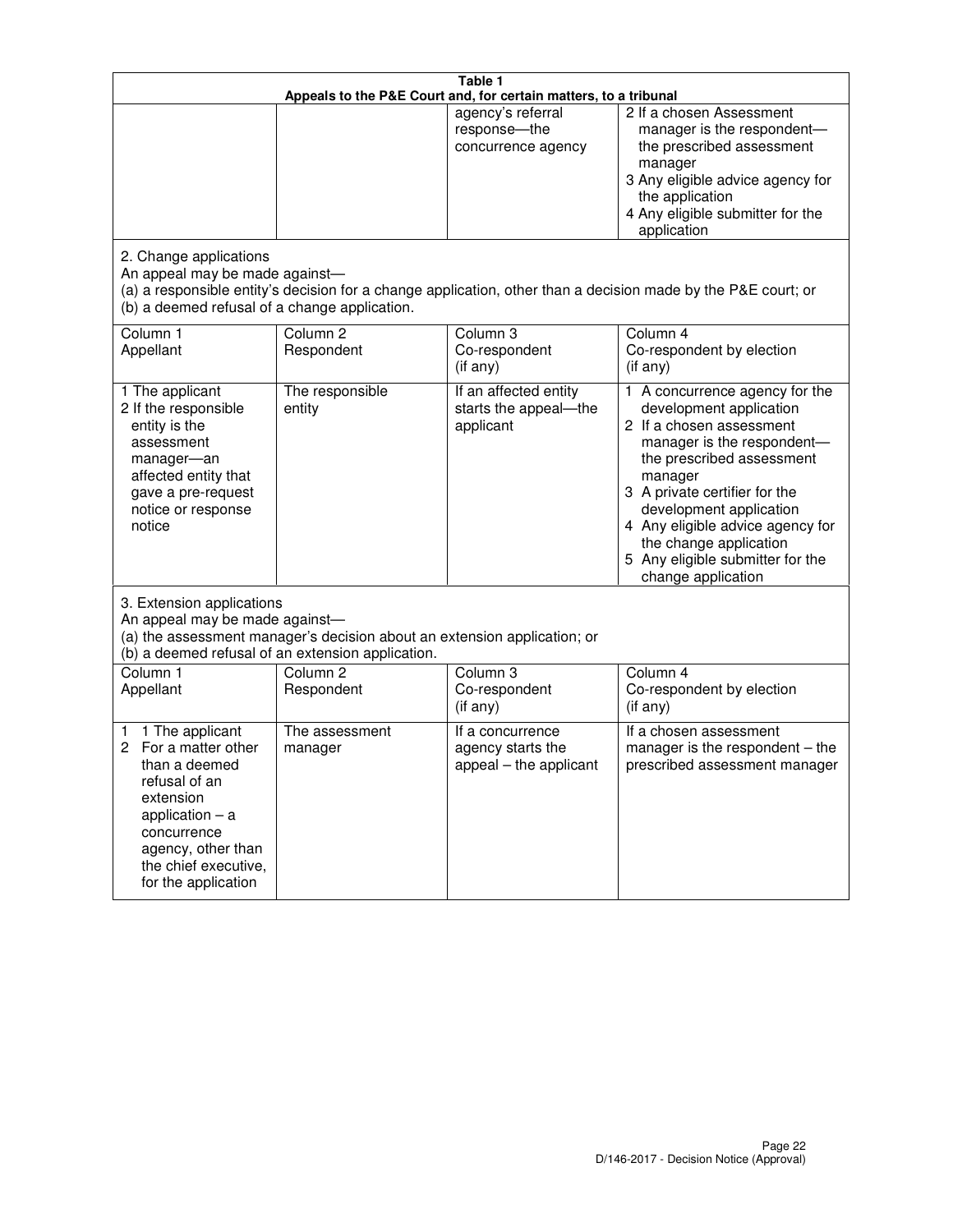#### **Table 1 Appeals to the P&E Court and, for certain matters, to a tribunal**

4. Infrastructure charges notices

An appeal may be made against an infrastructure charges notice on 1 or more of the following grounds

- a) The notice involved an error relating to
	- (i) The application of the relevant adopted charge; or
- Examples of errors in applying an adopted charge
	- The incorrect application of gross floor area for a non-residential development
	- Applying an incorrect 'use category', under a regulation, to the development
		- (i) The working out of extra demands, for section 120; or
		- (ii) An offset or refund; or
- b) The was no decision about an offset or refund; or
- c) If the infrastructure charges notice states a refund will be given the timing for giving the refund; or
- d) The amount of the charge is so unreasonable that no reasonable relevant local government could have imposed the amount.

| Column 1<br>Appellant                                    | Column 2<br>Respondent                                                    | Column 3<br>Co-respondent<br>$($ if any $)$ | Column 4<br>Co-respondent by election<br>$($ if any $)$ |
|----------------------------------------------------------|---------------------------------------------------------------------------|---------------------------------------------|---------------------------------------------------------|
| The person given the<br>Infrastructure charges<br>notice | The local government<br>that gave the<br>infrastructure charges<br>notice |                                             |                                                         |

5. Conversion applications

An appeal may be made against—

(a) the refusal of a conversion application; or

(b) a deemed refusal of a conversion application.

| Column 1<br>Appellant | Column 2<br>Respondent                                                  | Column 3<br>Co-respondent<br>$($ if any $)$ | Column 4<br>Co-respondent by election<br>$($ if any $)$ |
|-----------------------|-------------------------------------------------------------------------|---------------------------------------------|---------------------------------------------------------|
| The applicant         | The local government<br>to which the conversion<br>application was made |                                             |                                                         |

6. Enforcement notices

An appeal may be made against the decision to give an enforcement notice.

| Column 1<br>Appellant                      | Column 2<br>Respondent       | Column 3<br>Co-respondent<br>$($ if any $)$ | Column 4<br>Co-respondent by election<br>(if any)                                                                                                                          |
|--------------------------------------------|------------------------------|---------------------------------------------|----------------------------------------------------------------------------------------------------------------------------------------------------------------------------|
| The person given the<br>enforcement notice | The enforcement<br>authority |                                             | If the enforcement authority is<br>not the local government for<br>the premises in relation to which<br>the offence is alleged to have<br>happened-the local<br>government |

#### **Table 2 Appeals to the P&E Court only**

1. Appeals from tribunal

An appeal may be made against a decision of a tribunal, other than a decision under

section 252, on the ground of—

(a) an error or mistake in law on the part of the tribunal; or

(b) jurisdictional error.

| Column 1<br>Appellant                             | Column 2<br>Respondent                                    | Column 3<br>Co-respondent<br>(if any) | Column 4<br>Co-respondent by election<br>(if any) |
|---------------------------------------------------|-----------------------------------------------------------|---------------------------------------|---------------------------------------------------|
| A party to the<br>proceedings for the<br>decision | The other party to the<br>proceedings for the<br>decision | -                                     |                                                   |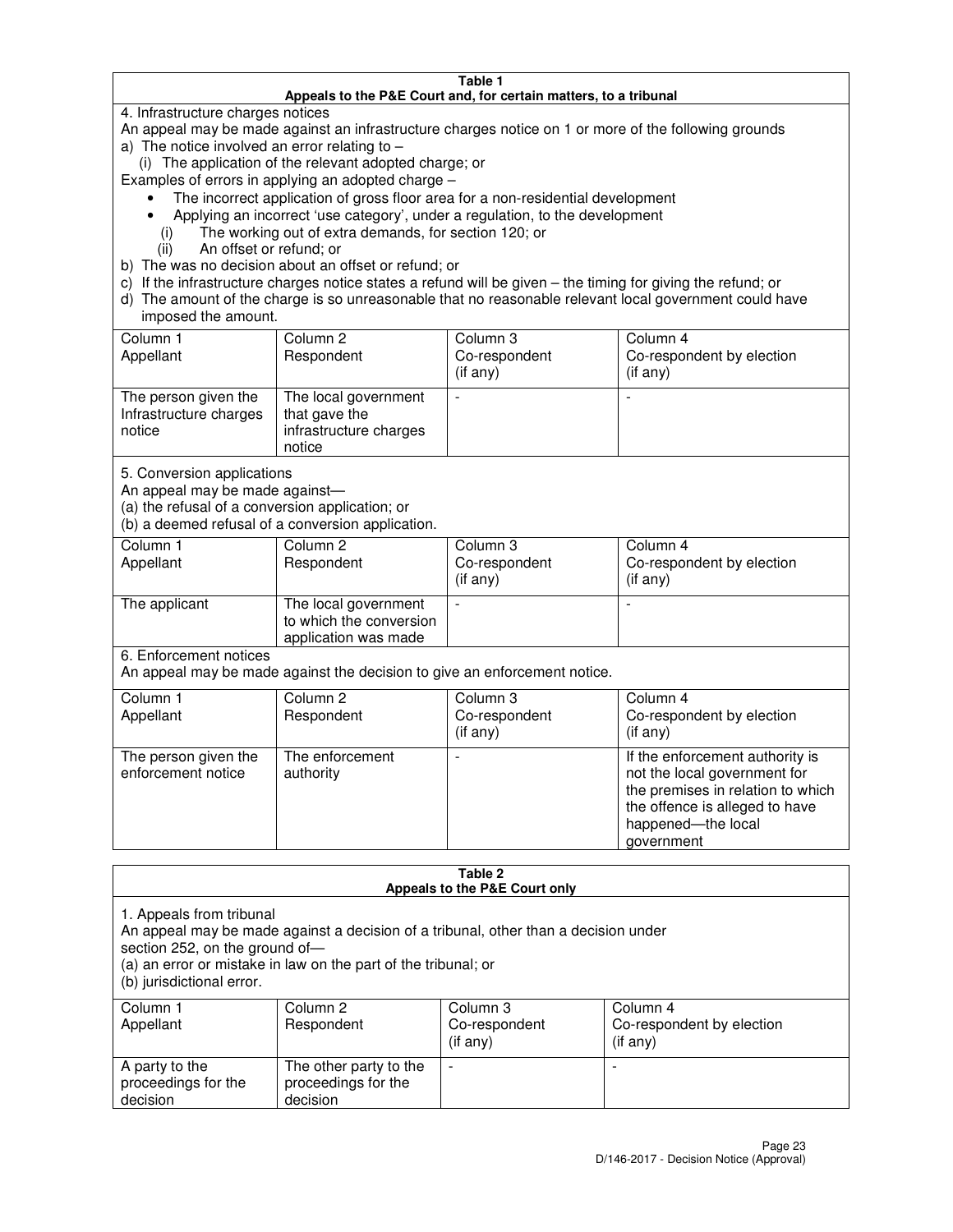#### **Table 2 Appeals to the P&E Court only**

2. Eligible submitter appeals

An appeal may be made against the decision to give a development approval, or an approval for a change application, to the extent that the decision relates to—

(a) any part of the development application for the development approval that required impact assessment; or (b) a variation request.

| Column 1<br>Appellant                                                                                                                                                                                                                                                                                                                                                                                              | Column <sub>2</sub><br>Respondent                                                                                          | Column 3<br>Co-respondent<br>(if any)                                                                                     | Column 4<br>Co-respondent by election<br>(i f any)   |
|--------------------------------------------------------------------------------------------------------------------------------------------------------------------------------------------------------------------------------------------------------------------------------------------------------------------------------------------------------------------------------------------------------------------|----------------------------------------------------------------------------------------------------------------------------|---------------------------------------------------------------------------------------------------------------------------|------------------------------------------------------|
| 1 For a development<br>application-an<br>eligible submitter for<br>the development<br>application<br>2 For a change<br>application-an<br>eligible submitter for<br>the change<br>application                                                                                                                                                                                                                       | 1 For a development<br>application-the<br>assessment<br>manager<br>2 For a change<br>application-the<br>responsible entity | 1 The applicant<br>2 If the appeal is<br>about a concurrence<br>agency's referral<br>response---the<br>concurrence agency | Another eligible<br>submitter for the<br>application |
| 3. Eligible submitter and eligible advice agency appeals<br>An appeal may be made against a provision of a development approval, or failure to<br>include a provision in the development approval, to the extent the matter relates to-<br>(a) any part of the development application or the change application, for the development approval, that<br>required impact assessment; or<br>(b) a variation request. |                                                                                                                            |                                                                                                                           |                                                      |
| Column 1<br>Appellant                                                                                                                                                                                                                                                                                                                                                                                              | Column <sub>2</sub><br>Respondent                                                                                          | Column 3<br>Co-respondent<br>(if any)                                                                                     | Column 4<br>Co-respondent by election<br>$(if$ any)  |
| 1 For a development<br>application-an<br>eligible submitter for<br>the development                                                                                                                                                                                                                                                                                                                                 | 1 For a development<br>application-the<br>assessment<br>manager                                                            | 1 The applicant<br>2 If the appeal is<br>about a concurrence<br>agency's referral                                         | Another eligible submitter for the<br>application    |

response—the concurrence agency

change application 4. Compensation claims

application 2 For a change application—an eligible submitter for

the change application 3 An eligible advice agency for the development application or

An appeal may be made against—

(a) a decision under section 32 about a compensation claim; or

2 For a change application—the responsible entity

(b) a decision under section 265 about a claim for compensation; or

(c) a deemed refusal of a claim under paragraph (a) or (b).

| Column 1<br>Appellant                      | Column 2<br>Respondent                                 | Column 3<br>Co-respondent<br>(if any) | Column 4<br>Co-respondent by election<br>$($ if any $)$ |
|--------------------------------------------|--------------------------------------------------------|---------------------------------------|---------------------------------------------------------|
| A person dissatisfied<br>with the decision | The local<br>government to which<br>the claim was made | -                                     |                                                         |
| 5. Registered premises                     |                                                        |                                       |                                                         |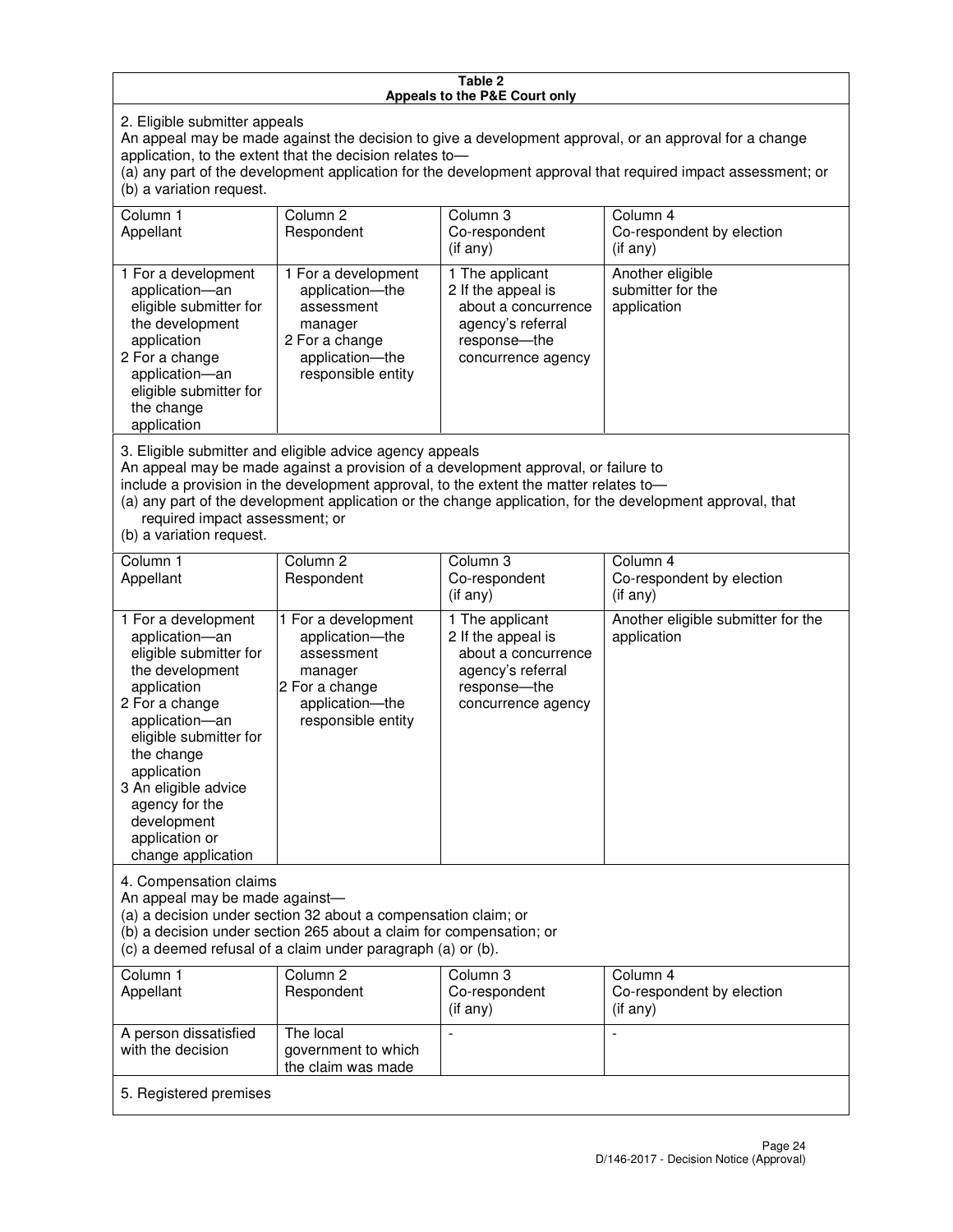| Table 2                                                                                                                                                                                                                                                                                                              |                                   |                                       |                                                                                                                                                                             |  |  |
|----------------------------------------------------------------------------------------------------------------------------------------------------------------------------------------------------------------------------------------------------------------------------------------------------------------------|-----------------------------------|---------------------------------------|-----------------------------------------------------------------------------------------------------------------------------------------------------------------------------|--|--|
| Appeals to the P&E Court only<br>An appeal may be made against a decision of the Minister under chapter 7, part 4.                                                                                                                                                                                                   |                                   |                                       |                                                                                                                                                                             |  |  |
| Column 1                                                                                                                                                                                                                                                                                                             | Column <sub>2</sub>               | Column <sub>3</sub>                   | Column 4                                                                                                                                                                    |  |  |
| Appellant                                                                                                                                                                                                                                                                                                            | Respondent                        | Co-respondent<br>$($ if any $)$       | Co-respondent by election<br>(if any)                                                                                                                                       |  |  |
| 1 A person given a<br>decision notice about<br>the decision<br>2 If the decision is to<br>register premises or<br>renew the<br>registration of<br>premises-an owner<br>or occupier of<br>premises in the<br>affected area for the<br>registered premises<br>who is dissatisfied<br>with the decision                 | <b>The Minister</b>               | ÷,                                    | If an owner or occupier starts the<br>appeal – the owner of the<br>registered premises                                                                                      |  |  |
| 6. Local laws<br>An appeal may be made against a decision of a local government, or conditions applied,<br>under a local law about-<br>(a) the use of premises, other than a use that is the natural and ordinary consequence of prohibited<br>development; or<br>(b) the erection of a building or other structure. |                                   |                                       |                                                                                                                                                                             |  |  |
| Column 1<br>Appellant                                                                                                                                                                                                                                                                                                | Column 2<br>Respondent            | Column 3<br>Co-respondent<br>(if any) | Column 4<br>Co-respondent by election<br>(if any)                                                                                                                           |  |  |
| A person who-<br>(a) applied for the<br>decision; and<br>(b) is dissatisfied with<br>the decision or<br>conditions.                                                                                                                                                                                                  | The local government              |                                       |                                                                                                                                                                             |  |  |
| Table 3<br>Appeals to the tribunal only                                                                                                                                                                                                                                                                              |                                   |                                       |                                                                                                                                                                             |  |  |
| 1. Building advisory agency appeals<br>An appeal may be made against giving a development approval for building work to the extent the building<br>work required code assessment against the building assessment provisions.                                                                                         |                                   |                                       |                                                                                                                                                                             |  |  |
| Column 1<br>Appellant                                                                                                                                                                                                                                                                                                | Column <sub>2</sub><br>Respondent | Column 3<br>Co-respondent<br>(if any) | Column 4<br>Co-respondent by election<br>(if any)                                                                                                                           |  |  |
| A building advisory<br>agency for the<br>development application<br>related to the approval                                                                                                                                                                                                                          | The assessment<br>manager         | The applicant                         | 1 A concurrence agency for the<br>development application<br>related to the approval<br>2 A private certifier for the<br>development application<br>related to the approval |  |  |
| 3. Certain decisions under the Building Act and the Plumbing and Drainage Act<br>An appeal may be made against a decision under-<br>(a) the Building Act, other than a decision made by the Queensland Building and Construction Commission; or<br>(b) the Plumbing and Drainage Act, part 4 or 5.                   |                                   |                                       |                                                                                                                                                                             |  |  |
| Column 1<br>Appellant                                                                                                                                                                                                                                                                                                | Column <sub>2</sub><br>Respondent | Column 3<br>Co-respondent<br>(if any) | Column 4<br>Co-respondent by election<br>(if any)                                                                                                                           |  |  |